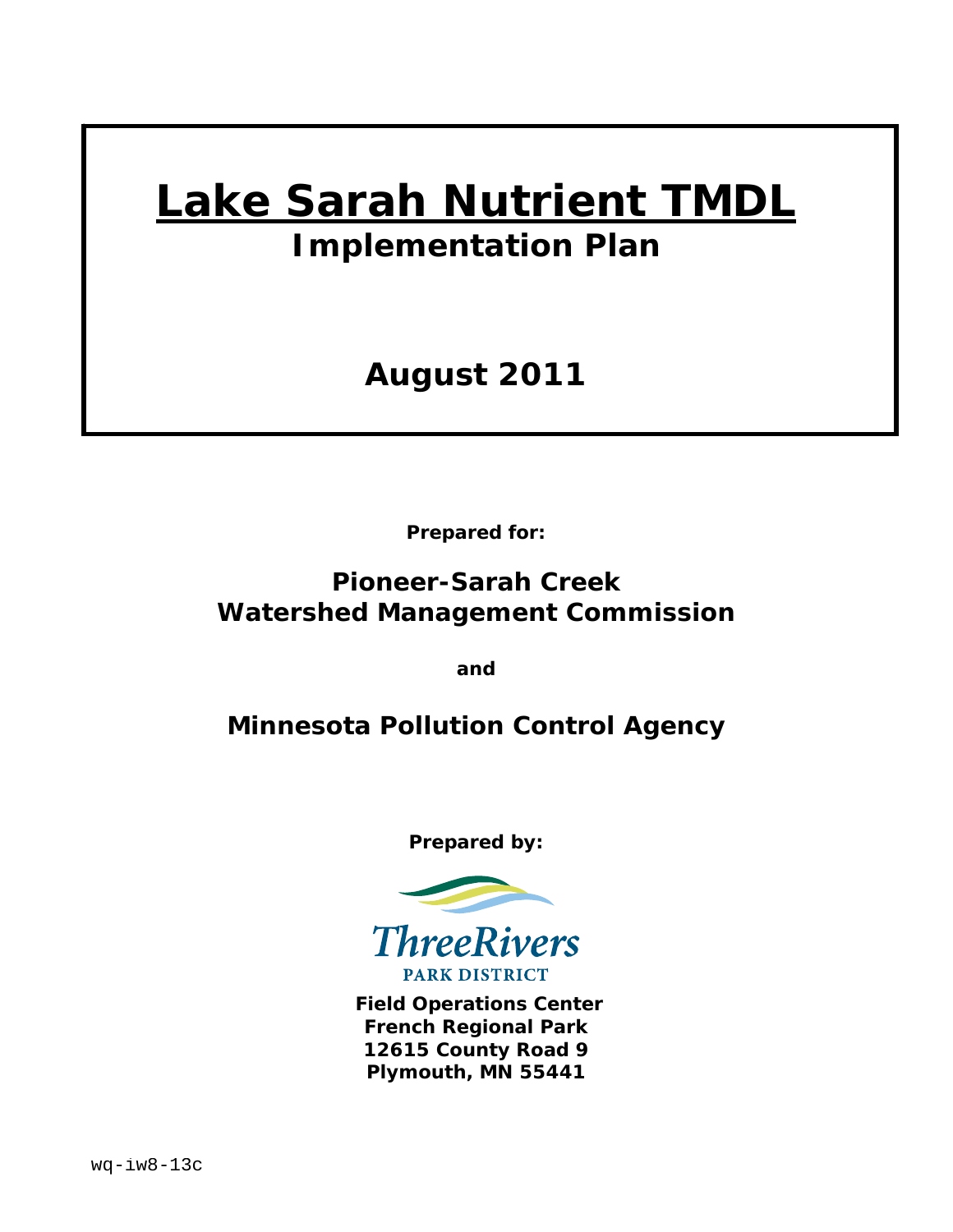# **Table of Contents**

|     |               | 1.0 Introduction                                      |     |
|-----|---------------|-------------------------------------------------------|-----|
|     | 1.1           |                                                       |     |
|     | $1.2^{\circ}$ |                                                       |     |
|     | 1.3           | Relative Cost-Effectiveness Comparison between BMPS7  |     |
| 2.0 |               |                                                       |     |
|     | 2.1           | Current Water Quality and Applicable State Standards9 |     |
|     | $2.2 -$       |                                                       |     |
|     |               |                                                       |     |
|     |               |                                                       |     |
| 3.0 |               |                                                       |     |
|     | 3.1           | Recommended Phosphorus Management Strategies12        |     |
|     |               |                                                       |     |
|     |               |                                                       |     |
|     | 3.2           |                                                       |     |
| 4.O |               |                                                       |     |
|     |               |                                                       |     |
| 5.0 |               |                                                       | .23 |

#### **Figures**

| Figure 1.1 | Lake Sarah, Watershed Boundaries, Municipal Boundaries and Key |  |
|------------|----------------------------------------------------------------|--|
|            |                                                                |  |
| Figure 1.2 | Land Use throughout the Lake Sarah Watershed for 20085         |  |
| Figure 2.1 | Desk-top Watershed "Hotspot" Analysis for Phosphorus Loading17 |  |
| Figure 4.1 |                                                                |  |
|            |                                                                |  |

#### **Tables**

| Table 1.1 |                                                                   |  |
|-----------|-------------------------------------------------------------------|--|
| Table 1.2 | Relative Cost-Effectiveness of BMP Options by Major BMP Category8 |  |
| Table 2.1 |                                                                   |  |
| Table 2.2 |                                                                   |  |
| Table 2.3 |                                                                   |  |
| Table 2.4 |                                                                   |  |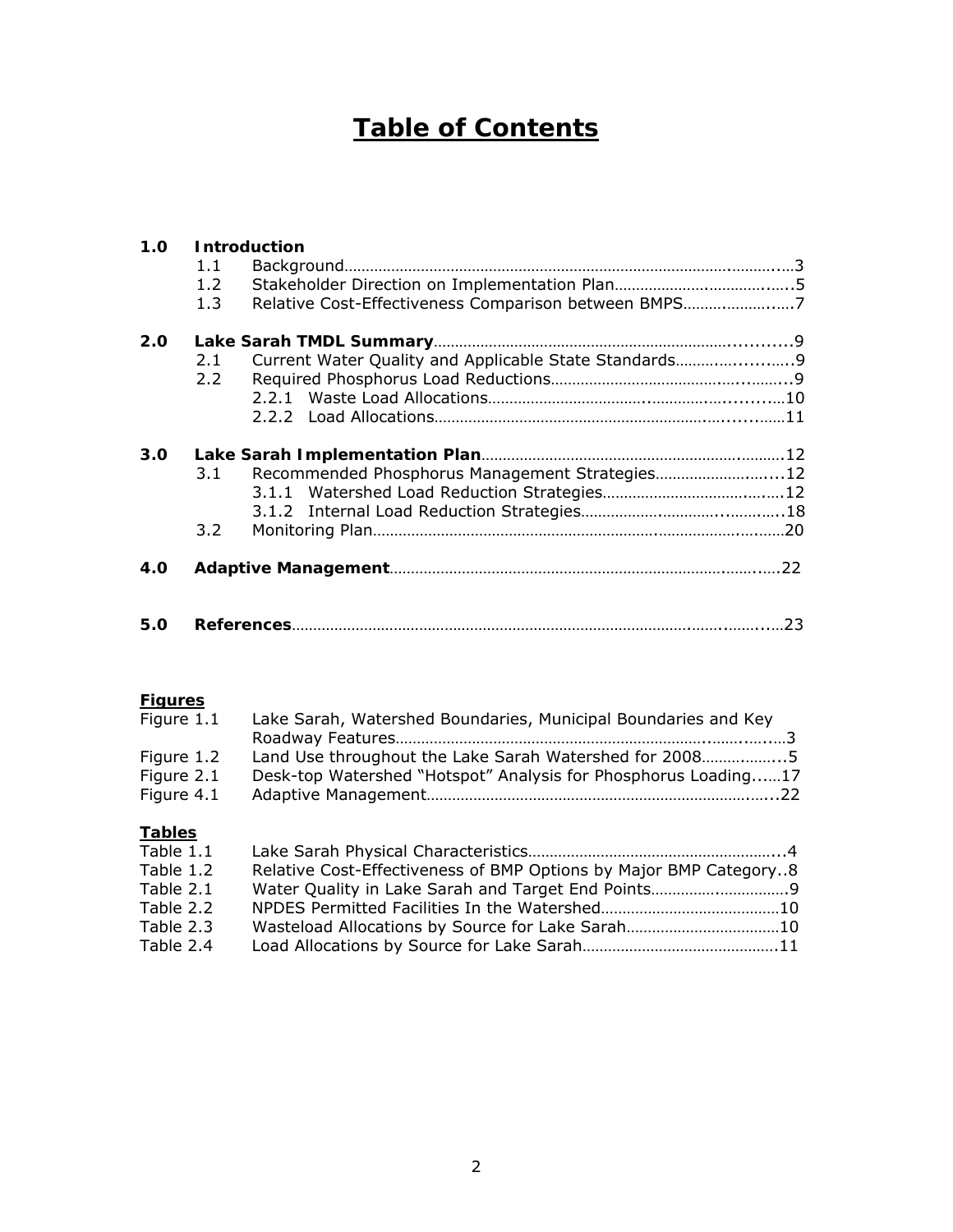# **1.0 Introduction**

#### **1.1 BACKGROUND**

The Lake Sarah Nutrient Total Maximum Daily Load (TMDL) Implementation Plan addresses nutrient impairments in the lake. Lake Sarah is located in the cities of Greenfield and Independence, Hennepin County, Minnesota, in the Pioneer Sarah Creek Watershed of the Upper Mississippi River Basin. Figure 1.1 shows the lake and its watershed.

#### **Figure 1.1 – Lake Sarah, Watershed Boundaries, Municipal Boundaries and Key Roadway Features**



Lake Sarah is a deep (maximum depth of 59 feet and a median depth of 9.7 feet), elongated lake of glacial origin with two bays: a west bay and an east bay. The outlet for the lake is located at the western end of the west bay (Figure 1.1). In 2004, the lake outlet was set at 978.8 feet. Information about the lake's morphometry and watershed is found in Table 1.1.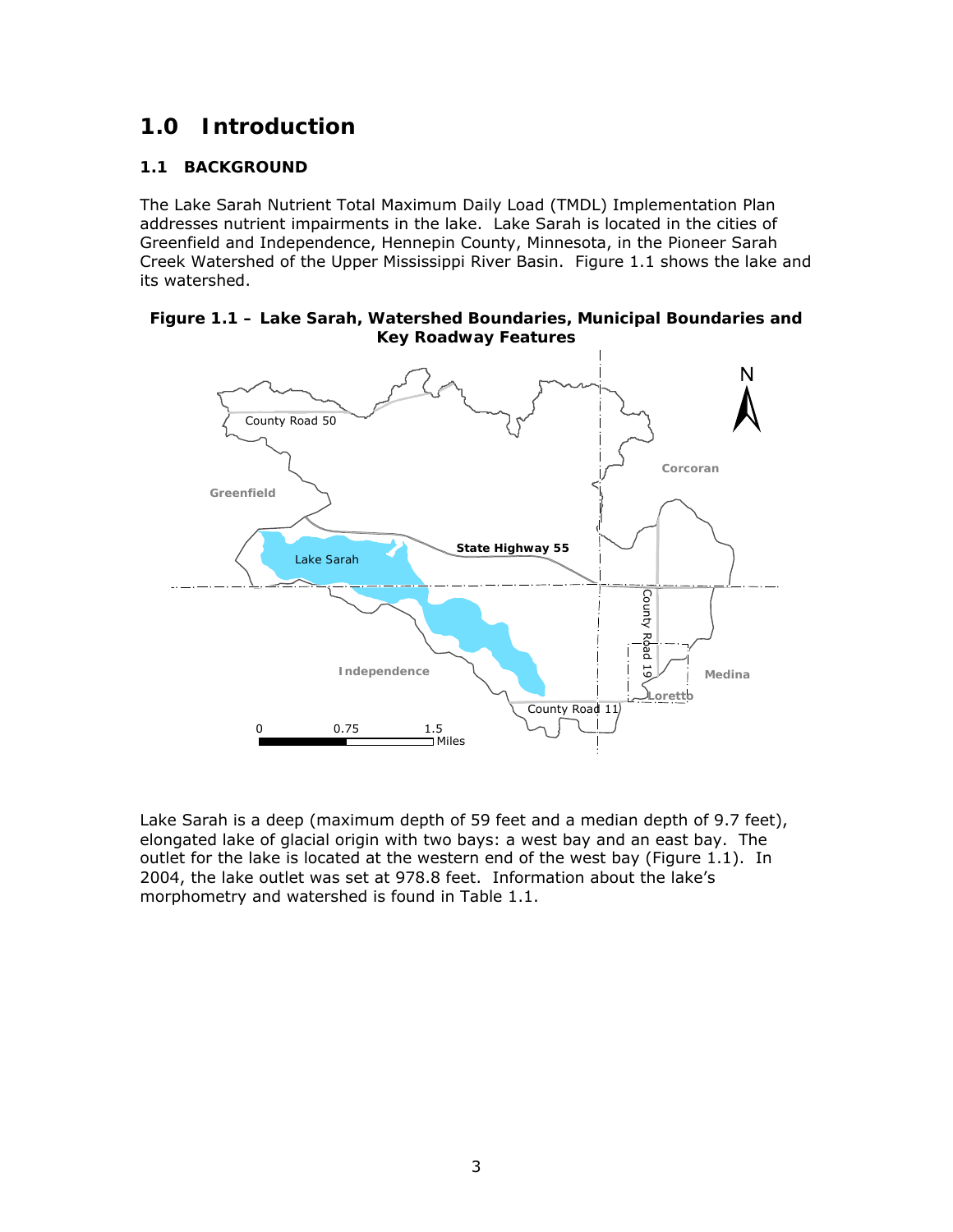| <b>Morphometry and Watershed</b>                 |        |
|--------------------------------------------------|--------|
| Lake area (acre)                                 | 553    |
| Maximum depth - (feet)                           | 59     |
| Median depth (feet)                              | 9.7    |
| % Littoral (% of basin 15 feet or less in depth) | 65     |
| Drainage area (total acre)                       | 4,454  |
| Watershed: lake area ratio                       | 8 to 1 |
| Water residence time (years)                     | 1.95   |
| Thermally stratified in summer?                  | Yes    |
| Does lake have surface outlet?                   | Yes    |
| Is the lake a "created" lake?                    | No     |
| Is the lake managed as a reservoir?              | No     |

|  | Table 1.1. Lake Sarah Physical Characteristics. |  |  |  |  |
|--|-------------------------------------------------|--|--|--|--|
|  |                                                 |  |  |  |  |

Lake Sarah receives runoff from a 4454-acre mixed-use watershed which drains land from portions of five municipalities – Greenfield, Independence, Corcoran, Loretto, and Medina (Figure 1.2). The primary land uses are agriculture (23%), rural residential (22%), medium density residential (7%), wetland (21%) and commercial (3%). Approximately 3% of the land in the watershed is dedicated to pasture and feedlots for horses and cattle. Most of the shoreline land is occupied by single family residential homes, but the shoreline also includes a horse farm, a cattle farm, wetland areas, and parkland. Property along the western shoreline of the lake is within the Lake Sarah Regional Park, operated by Three Rivers Park District.

In recent years, agricultural land has been increasingly converted into residential and commercial developments in the Lake Sarah watershed. Development of agricultural land into low density residential, medium density residential and commercial land uses is expected to continue. The Metropolitan Council's 2030 land use plan includes substantial areas that will be zoned for residential and commercial development.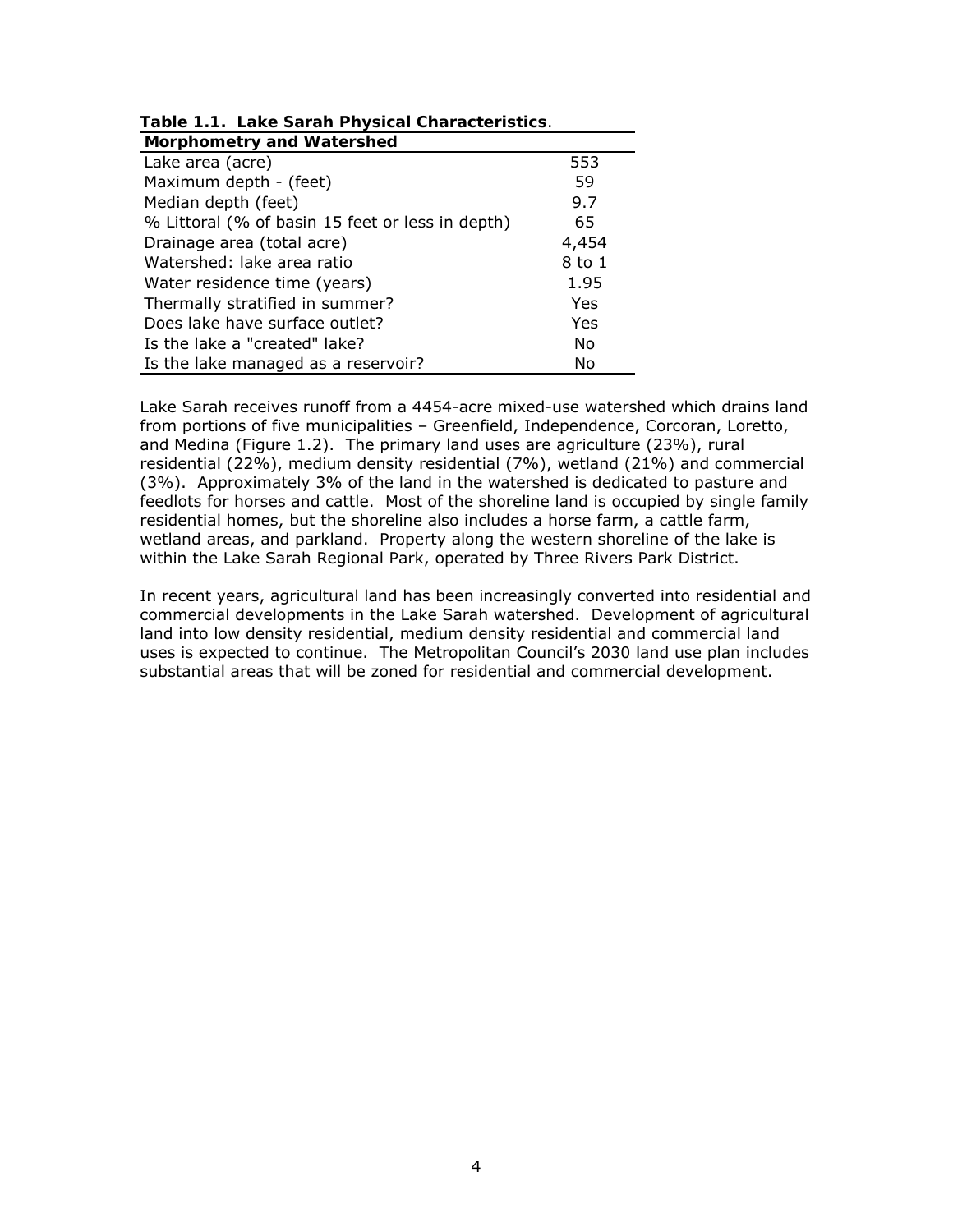

**Figure 1.2. Land Use throughout the Lake Sarah Watershed for 2008**.

The Pioneer Sarah Creek Watershed Management Commission (PSCWMC), in partnership with the Minnesota Pollution Control Agency (MPCA) and Three Rivers Park District (TRPD), has completed a Total Maximum Daily Load (TMDL) analysis to quantify the phosphorus reductions needed to meet state water quality standards for nutrients in Lake Sarah (DNR ID# 27-0191-01 for the West Bay and 27-0191-02 for the East Bay) in accordance with Section 303(d) of the Clean Water Act. The TMDL was prepared by the PSCWMC utilizing the TRPD staff for technical services.

The final step in the TMDL process is development of an Implementation Plan that sets forth the activities that will be undertaken to reduce phosphorus loading to Lake Sarah. This Implementation Plan provides a brief overview of the TMDL findings; describes the principles guiding development of this Implementation Plan; describes the proposed implementation activities/elements; and identifies the proposed sequencing, timing, and lead organizations for execution of those elements/activities. The specific projects, estimated costs, and timelines are summarized in Section 3 of this report.

#### **1.2 STAKEHOLDER DIRECTION ON IMPLEMENTATION PLAN**

The stakeholder group that guided development of the TMDL devoted considerable time to considering how the load reductions in the TMDL could be cost-effectively achieved. They chose to approach the issue as follows. Once the phosphorus load reduction targets were quantified, the stakeholder group requested that technical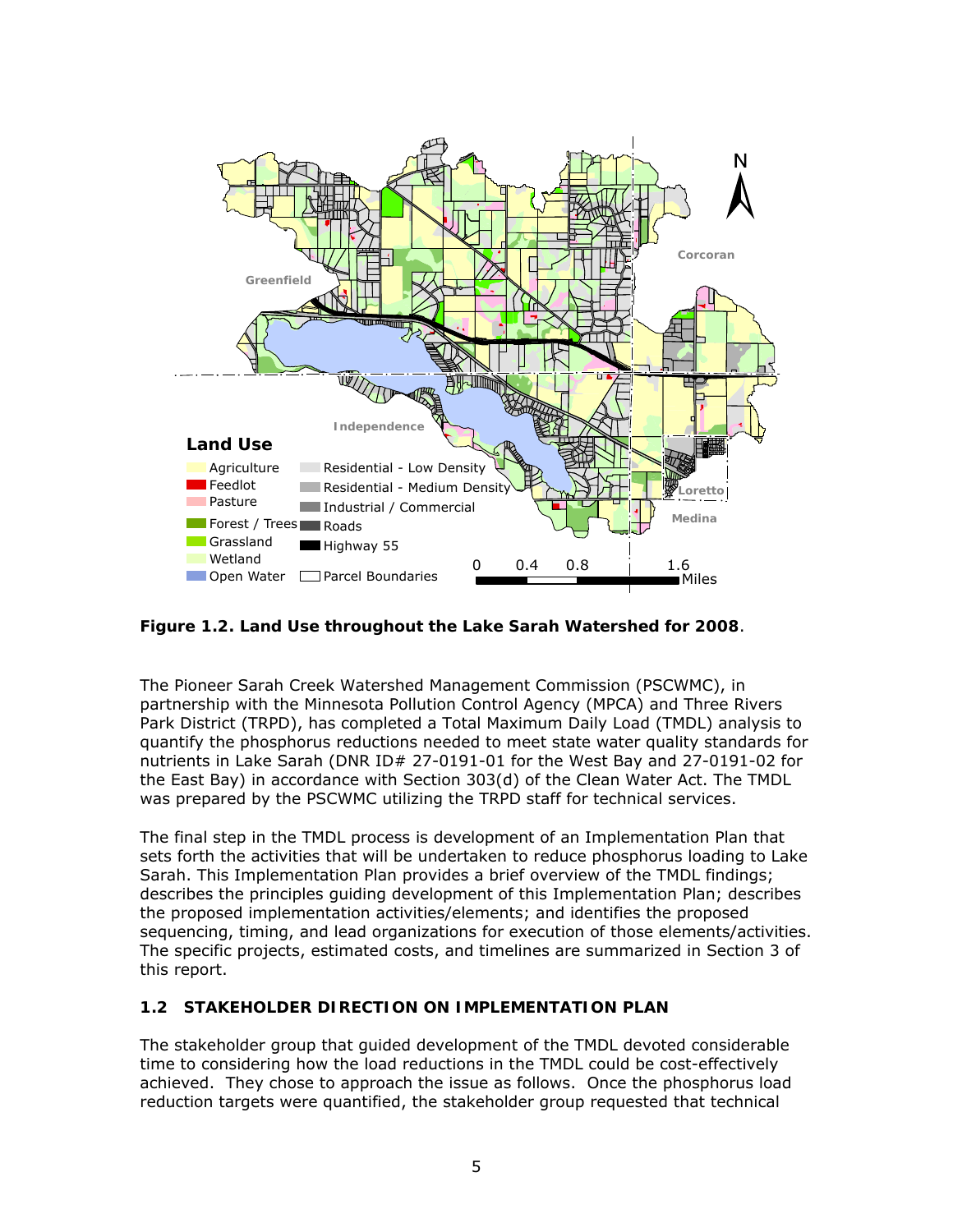staff assemble an array of best management practices (BMPs) that could be applied in the watershed of Lake Sarah. Locations in the watershed that could be suitable for application of certain practices were identified using GIS. The area or linear feet of land to which those practices could be applied was calculated and a unit cost for installing those practices was derived from reference information (much of the agricultural information came from the agricultural extension services in the Upper Midwest). This information was used to calculate a cost estimate for application of the particular practice. The stakeholder committee was also interested in the effectiveness of each practice in reducing phosphorus export from the land served by the BMP. This was expressed as a percent reduction (or range of percent reductions) in phosphorus loading based on literature values from studies conducted elsewhere. Again, most of this information came from studies conducted in the Upper Midwest.

The majority of the practices addressed in the evaluation could be characterized as relatively small-scale land treatment practices that would need to be done at numerous locations in the watershed to achieve the desired load reduction. These treatment practices generally fell into the following categories:

- Row crop management
- Feedlot/manure management
- Residential/commercial land management
- Shoreland management

Another set of watershed load reduction alternatives involved constructing one or more large stormwater ponds at the bottom of each of the two major drainages. These options were labeled as "instream" management options in the TMDL report. For the purposes of this Implementation Plan, they will be identified as regional treatment ponds.

Appendix D of the TMDL report presents the information on BMP options by individual community in the Lake Sarah watershed and by general source category (row crop management, feedlot/manure management, residential/commercial land management, shoreland management and "instream" management, known as regional treatment ponds in this Plan). Citations for the studies that provided the basis for both the cost and effectiveness estimates for each practice are presented in Appendix E of the TMDL report.

It was from this information that the stakeholder group established a general direction for implementation of the TMDL. The feeling of the stakeholder group was that a load reduction approach emphasizing application of small-scale practices at many different locations in the watershed was likely to be more cost-effective than one involving construction of few large and expensive end-of- the-drainage treatment ponds. However, it was also recognized that pursuing the former approach was likely to require a longer time (perhaps 10-15 years) to reach load reduction targets, due in part to the need to interact with numerous land owners.

With this mind-set and with the information on potential BMPs in Appendix D of the TMDL report, the stakeholder committee chose to recommend the following direction for watershed phosphorus load reduction:

- 1. Providing manure application guidance
- 2. Promoting nutrient management for cropland based on soil tests
- 3. Installing edge-of- field buffer strips
- 4. Barnyard management (including improvements in manure handling, storage, and disposal)
- 5. Shoreline buffers (along Lake Sarah)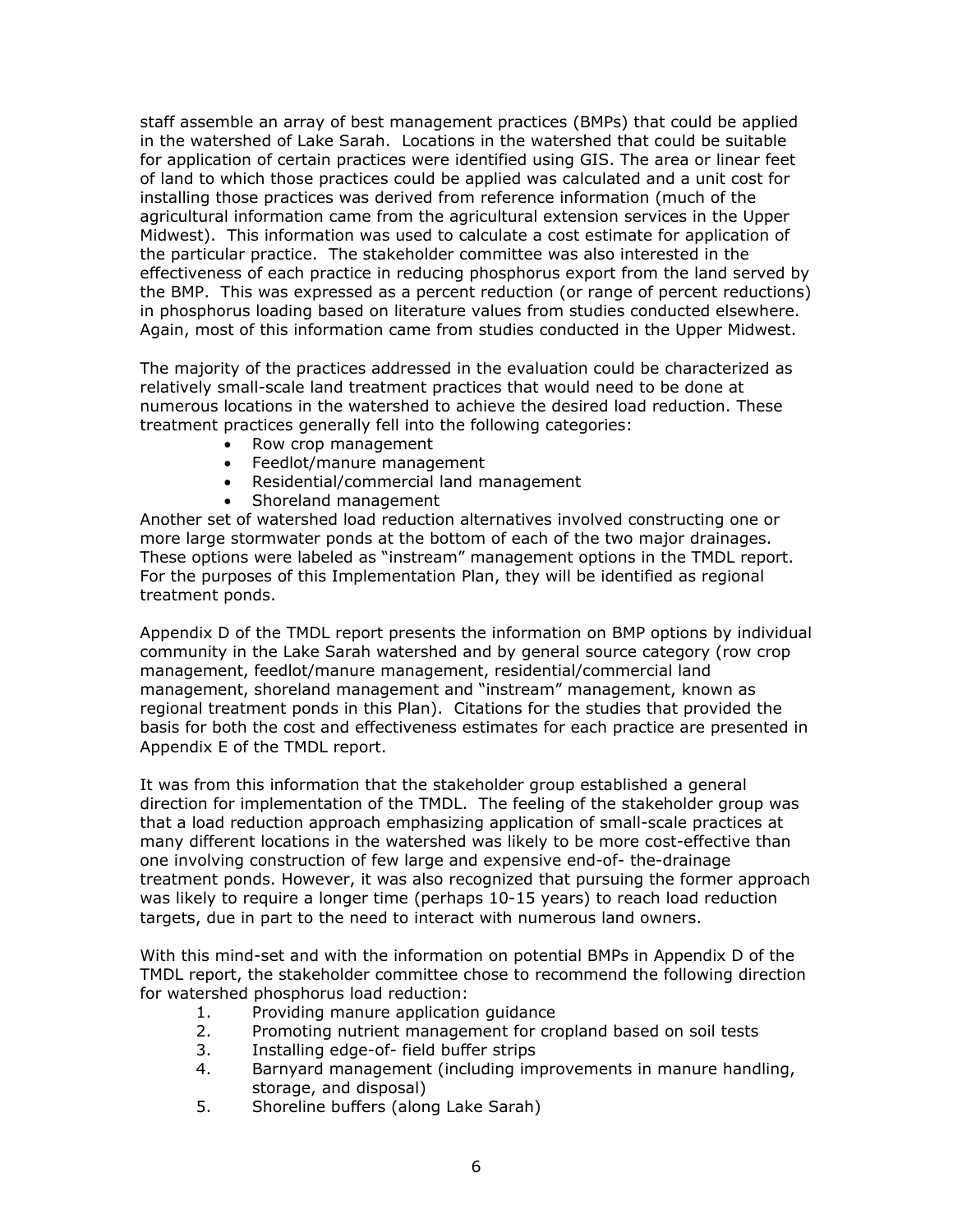6. Urban rainwater garden installation (mostly in developed areas around Lake Sarah and in highly impervious areas elsewhere in the watershed)

In addition, the stakeholder committee also included a joint project requested by the cities of Loretto and Medina involving construction of a smaller pond treatment system along their border that could provide load reduction benefits to both communities. Cost and benefit information was taken from preliminary engineering studies conducted on the project by those communities.

PSCWMC and Three Rivers Park District staff presented these recommendations to the Greenfield Planning Commission and City Council, the Independence City Council, the Medina City Council and the Corcoran City Council. Discussion following the presentations indicated support for the stakeholder recommendations.

#### **1.3 RELATIVE COST-EFFECTIVENESS COMPARISON BETWEEN BMPS**

Table 1.2 presents a comparison of the relative cost-effectiveness of the various management options using information presented in Appendix D of the Lake Sarah TMDL report. The information is intended to show the relative cost-effectiveness for the BMPs within each major BMP category. The second column of the table shows the phosphorus load reduction estimates at the source for the BMP's in that category, the third column shows the range of estimated costs for BMP installation to achieve those reductions, and the fourth column shows the range in the cost to achieve a one pound reduction in phosphorus loading using the BMPs within each major BMP category. The comparison is very simplistic in that it does not account for differences in project life or maintenance costs nor express information as a present value. Rather, it provides rough information to do a very basic comparison of the relative cost to achieve a one pound reduction in phosphorus loading based on the various management approaches. The information in Table 1.2 shows the high relative cost-effectiveness (i.e. lower cost per pound of phosphorus reduction) of instituting agricultural and shoreland BMPs, especially as compared to the regional pond management options (i.e., referred to as "instream" management option in the TMDL report). Note however, that a one pound phosphorus reduction from row crop management may not translate to a one pound reduction in loading to Lake Sarah since the activity may occur a mile or more from the lake. Conversely, a one pound reduction from residential runoff management is quite likely to translate to a one pound loading reduction since most of that work would be done immediately adjacent to the lake where the majority of residential development lies.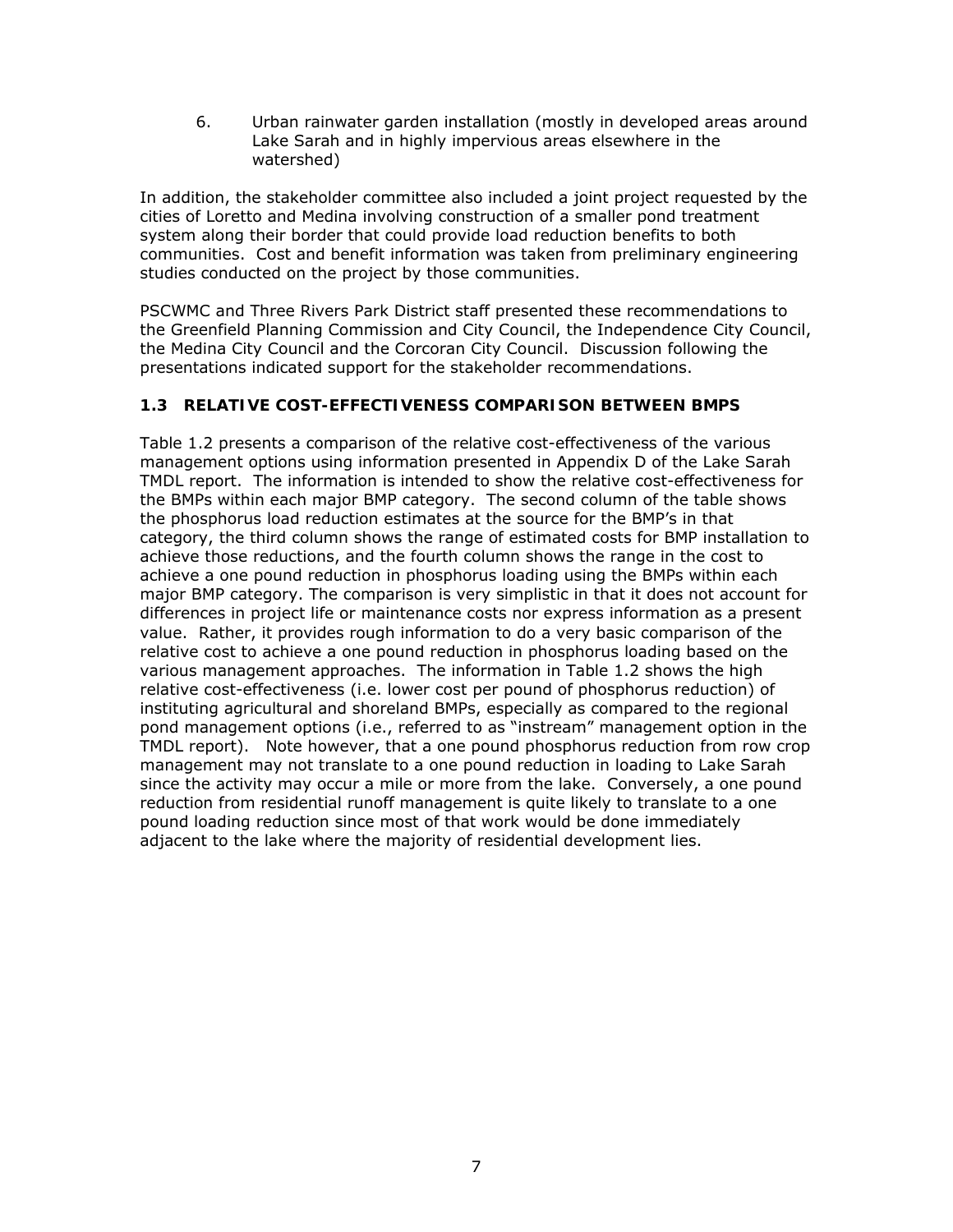| <b>BMP Category</b>                       | <b>Potential P</b><br><b>Reduction Estimate</b><br>(lbs.) | <b>Cost Estimate</b>         | <b>Cost Effectiveness</b><br>(dollars/lb. P<br>reduction) |  |
|-------------------------------------------|-----------------------------------------------------------|------------------------------|-----------------------------------------------------------|--|
| Row Crop Management                       | 4433-6590                                                 | \$1,279,354-<br>\$1,379,914  | $$194 - $311/lb$                                          |  |
|                                           |                                                           |                              |                                                           |  |
| Feedlot/Manure<br>Management              | 651                                                       | \$366,539 -<br>\$375,577     | \$563-\$577/lb.                                           |  |
|                                           |                                                           |                              |                                                           |  |
| Residential/Commercial<br>Land Management | 697                                                       | \$5,253,250-<br>\$17,372,500 | $$7,537 - $24,925/lb.$                                    |  |
|                                           |                                                           |                              |                                                           |  |
| Shoreland Management                      | 49                                                        | \$4,014-\$5,734              | $$82 - $117/lb.$                                          |  |
|                                           |                                                           |                              |                                                           |  |
| Regional treatment<br>ponds <sup>2</sup>  | 962-1806                                                  | \$3,000,000                  | $$1,661 - $3,118/b.$                                      |  |

#### **Table 1.2 - Relative Cost-Effectiveness of BMP Options by Major BMP Category1**

1 Information presented is only for relative cost comparison among general types of BMPs.

2 The term "Regional treatment ponds" is used here instead of the term "instream management options" in the TMDL report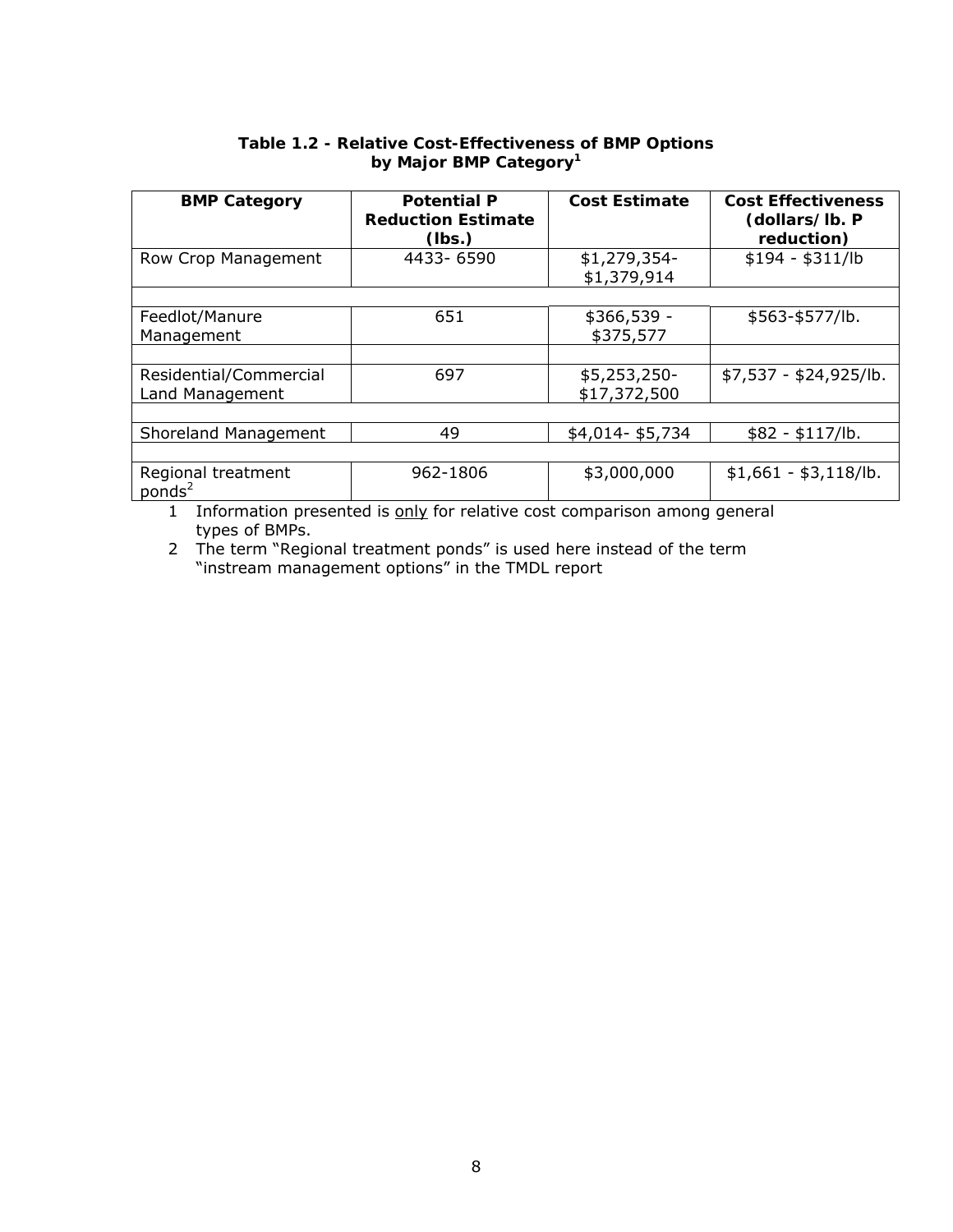# **2.0 Lake Sarah TMDL Summary**

A key aspect of the TMDL is the development of an analytical link between loading sources and receiving water quality. To establish the link between phosphorus loading and the quality of the water in the lake, monitoring data extending back to the early 1990's was reviewed to better understand conditions and trends. In addition, extensive watershed monitoring and modeling efforts were undertaken as part of the TMDL to better understand the linkage between pollutant loading and inlake water quality.

#### **2.1 CURRENT WATER QUALITY AND APPLICABLE STATE STANDARDS**

Lake Sarah is listed as an "impaired water" because it has excess levels of nutrients that cause blooms of algae. Nutrient loads in this TMDL are set for phosphorus, since this is typically the limiting nutrient for algae. The State of Minnesota has adopted eutrophication standards for lakes as part of a larger rule-making process that differentiates between shallow and deep lakes by ecoregion (Minnesota Rules Chapter 7050-Standards for Protection of Waters of the State as amended-May 2008). Lake Sarah is located in the North Central Hardwood Forest (NCHF) ecoregion and is classified as a "deep" lake, having more than 80% of its surface area greater than 15 feet deep. As such, the in-lake phosphorus standard applicable to Lake Sarah is 40 μg/l as a June-September mean. The standards also set numerical limits for chlorophyll-a and water clarity.

Historical monitoring data indicate that Lake Sarah is degraded mainly due to nutrient enrichment. Table 2.1 summarizes historical water quality data for the lake. The bottom row in Table 2.1 includes the numerical standards for all three parameters.

| Law Sarah Data Mont 1770-1770, 2000, 2002, and 2003-2000, |                            |                              |                     |  |  |  |
|-----------------------------------------------------------|----------------------------|------------------------------|---------------------|--|--|--|
| Summer (June-September) Average                           |                            |                              |                     |  |  |  |
| Lake                                                      | Total Phosphorus<br>(µg/l) | Chlorophyll a<br>$(\mu g/l)$ | Secchi<br>Depth (m) |  |  |  |
| Lake Sarah                                                | 101                        | 41.9                         | 1.5                 |  |  |  |
| State Standard                                            | $<$ 40                     | 14                           | >1.4                |  |  |  |
| Source: 2011 Lake Sarah Nutrient TMDL Report              |                            |                              |                     |  |  |  |

#### **Table 2.1 – Water Quality in Lake Sarah and Target End Points (Lake Sarah Data from 1996-1998, 2000, 2002, and 2003-2008)**

Lake Sarah will be considered to meet the overall eutrophication standard when measured in-lake water quality is equal to or better than all three of the numeric standards for total phosphorus, chlorophyll a, and water clarity.

#### **2.2 REQUIRED PHOSPHORUS LOAD REDUCTIONS**

The TMDL prepared for Lake Sarah indicates that to consistently meet the state's inlake water quality standards under average annual precipitation conditions, nutrient loads from watershed and in-lake sources need to be reduced by 4,330 pounds of total phosphorus per year (79% of the existing combined internal and external phosphorus loads to the lake). Approximately 1,108 pounds per year of phosphorus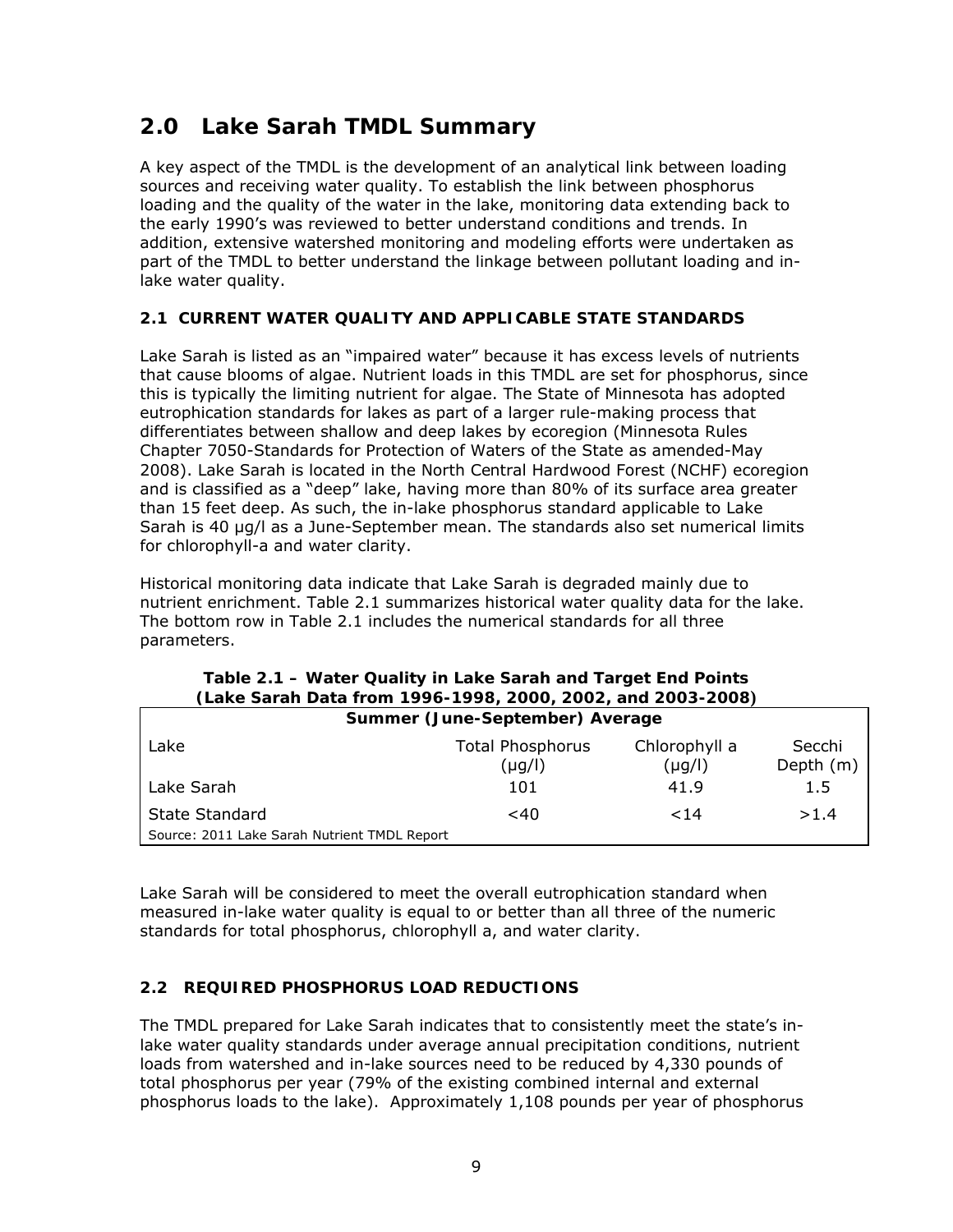reduction (about 26% of the overall load reduction target) will come from reductions in watershed loadings. The remaining 3,222 pounds per year of reduction in phosphorus loading (or 74% of the load reduction target) will come from control of internal loading in the form of curlyleaf pondweed control and reductions in sediment phosphorus release. This Implementation Plan provides guidance on the specific activities the stakeholders in the watershed plan to undertake to attain these reductions.

#### **2.2.1 Waste Load Allocations**

Stormwater discharges are regulated under the National Pollutant Discharge Elimination System (NPDES) program, and nutrient reductions assigned to permittees must be divided among permit holders. In the Lake Sarah Watershed, there are four municipalities regulated by the Municipal Separate Storm Sewer System (MS4) General Permit. In addition, construction activities disturbing one acre or more of land or those construction activities that are part of a common plan of development or sale are regulated under a Construction General Permit. There are no known industrial stormwater dischargers in the Lake Sarah watershed. Known permit holders are listed in Table 2.2

| <b>Permitted Source</b>            | Identifier Number <sup>1</sup> |
|------------------------------------|--------------------------------|
| City of Corcoran                   | MS400081                       |
| City of Independence               | MS400095                       |
| City of Medina                     | MS400105                       |
| City of Loretto                    | MS400030                       |
| $\overline{\text{Construction}}^2$ | MNR100001                      |
|                                    |                                |

| Table 2.2 – NPDES Permitted Facilities in the Watershed |  |  |
|---------------------------------------------------------|--|--|
|---------------------------------------------------------|--|--|

 $1$  The number listed for the cities is an identifier number. The permit number for these municipalities is MNR040000.

 $2$  The number shown for Construction is the permit number

As part of their NPDES permit to discharge municipal stormwater, the cities of Corcoran, Independence, Medina, and Loretto are required to meet the wasteload allocation (WLA) for phosphorus as designated in Table 2.3. The focus in implementation will be on reducing the annual phosphorus load to Lake Sarah from the portion of the watershed that falls within the respective municipalities through structural and nonstructural Best Management Practices (BMPs). A summary of the assigned wasteload allocations by source along with the existing phosphorus loads are provided in Table 2.3 for average precipitation conditions.

**Table 2.3-Wasteload Allocations by Source for Lake Sarah** 

| <b>Assigned</b><br><b>Source</b> | <b>Existing Phosphorus</b><br>Loading |            | <b>Phosphorus Wasteload</b><br><b>Allocation</b> |            | Wasteload<br><b>Reduction</b> | ℅<br><b>Reduction</b> |
|----------------------------------|---------------------------------------|------------|--------------------------------------------------|------------|-------------------------------|-----------------------|
|                                  | (lbs./yr.)                            | (lbs./day) | (lbs./yr.)                                       | (lbs./day) | (lbs./yr.)                    |                       |
| Corcoran                         | 210.40                                | 0.576      | 101.04                                           | 0.277      | 109                           | 51.8%                 |
| Independence                     | 316.90                                | 0.868      | 173.49                                           | 0.475      | 143                           | 45.1%                 |
| Medina                           | 341.90                                | 0.937      | 92.92                                            | 0.255      | 249                           | 72.8%                 |
| Loretto                          | 56.60                                 | 0.155      | 19.37                                            | 0.053      | 37                            | 65.4%                 |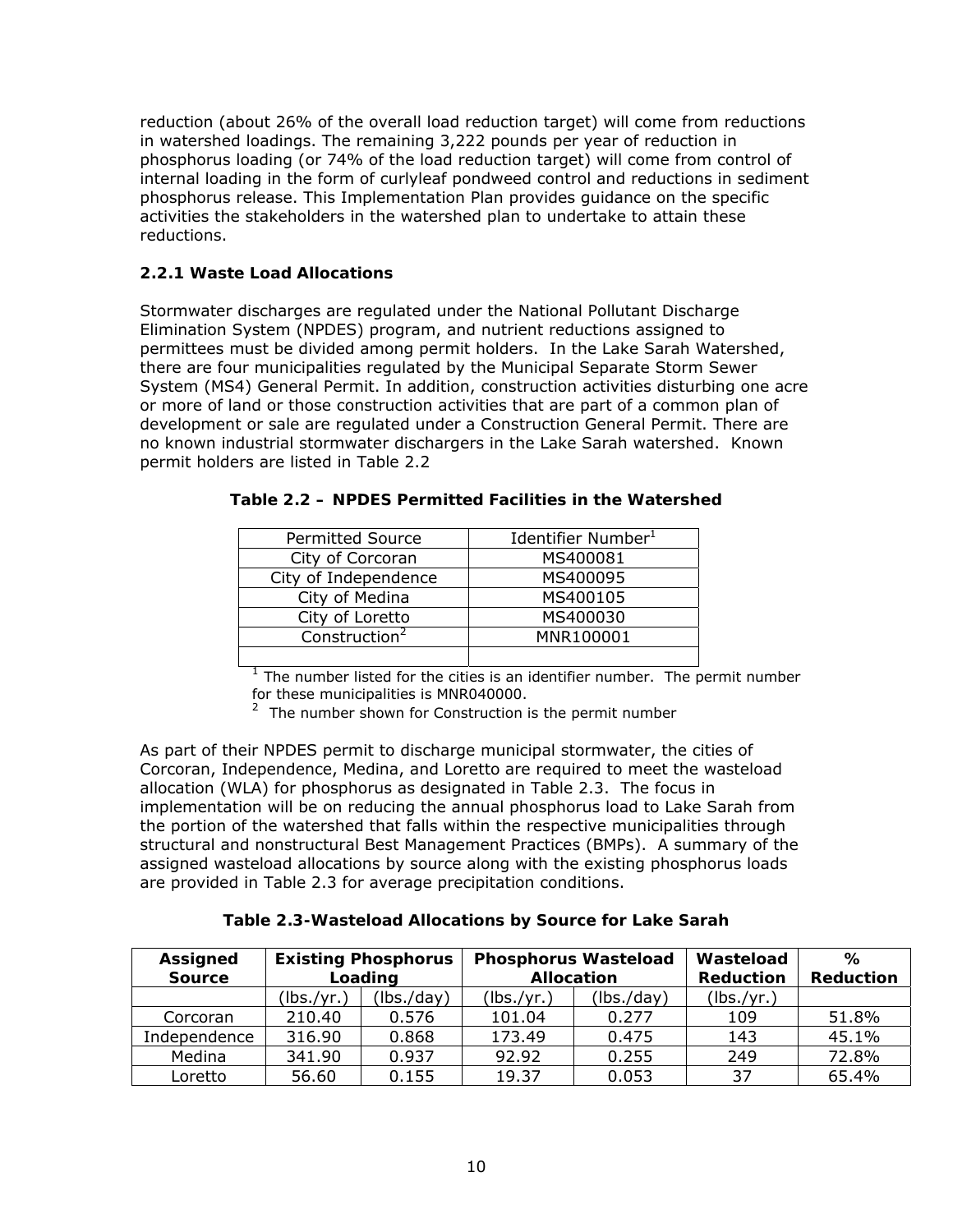#### **2.2.2 Load Allocations**

A Load allocations (LA) is assigned to each non-permitted entity. For the Lake Sarah TMDL, these included the City of Greenfield (which is not part of the urbanized area as defined by the 2000 census). Also included are MnDOT and Hennepin County Highways, both of which are road authorities that in the Lake Sarah watershed lie outside the Twin Cities urbanized area and, as such, are non-regulated stormwater dischargers at this time. In the event that the Twin Cities urban area were to expand to include any Mn/DOT or Hennepin County roads, those areas would then be considered regulated and a transfer of load from the LA to the WLA would occur. Finally, internal loading and atmospheric phosphorus loading are also included in the load allocations.

A summary of the assigned load allocations by source along with their existing phosphorus loads are provided in Table 2.4 for average precipitation conditions.

| <b>Assigned Source</b>  | <b>Existing Phosphorus</b><br>Loading |            | <b>Phosphorus Load</b><br><b>Allocation</b> |            | Load<br><b>Reduction</b> |
|-------------------------|---------------------------------------|------------|---------------------------------------------|------------|--------------------------|
|                         | (lbs./yr.)                            | (lbs./day) | (lbs./yr.)                                  | (lbs./day) | (lbs./yr.)               |
| Greenfield              | 1114.20                               | 3.053      | 586.08                                      | 1.606      | 528                      |
| MnDOT Metro             | 45.1                                  | 0.124      | 17.11                                       | 0.047      | 28                       |
| <b>Hennepin County</b>  | 21.30                                 | 0.058      | 8.56                                        | 0.023      | 13                       |
| <b>Watershed LA</b>     | 1180.60                               | 3.235      | 611.75                                      | 1.676      | 569                      |
| Internal Load           | 3222.00                               | 8.827      | 0.00                                        | 0.00       | 3222                     |
| Atmosphere              | 148.00                                | 0.405      | 148.0                                       | 0.405      | 0                        |
| <b>Non-watershed LA</b> | 3370.00                               | 9.233      | 148.00                                      | 0.405      | 3222                     |
| <b>TOTAL</b>            | 4550.60                               | 12.467     | 759.75                                      | 2.082      | 3791                     |

**Table 2.4-Load Allocations by Source for Lake Sarah** 

As described in the TMDL report, setting the internal load in the TMDL equation to zero does not imply there is no internal load. Instead, the zero value indicates that the internal load that will allow Lake Sarah to meet water quality standards can be no higher than the background levels of internal loading already represented in the lake response model (BATHTUB) used for the TMDL.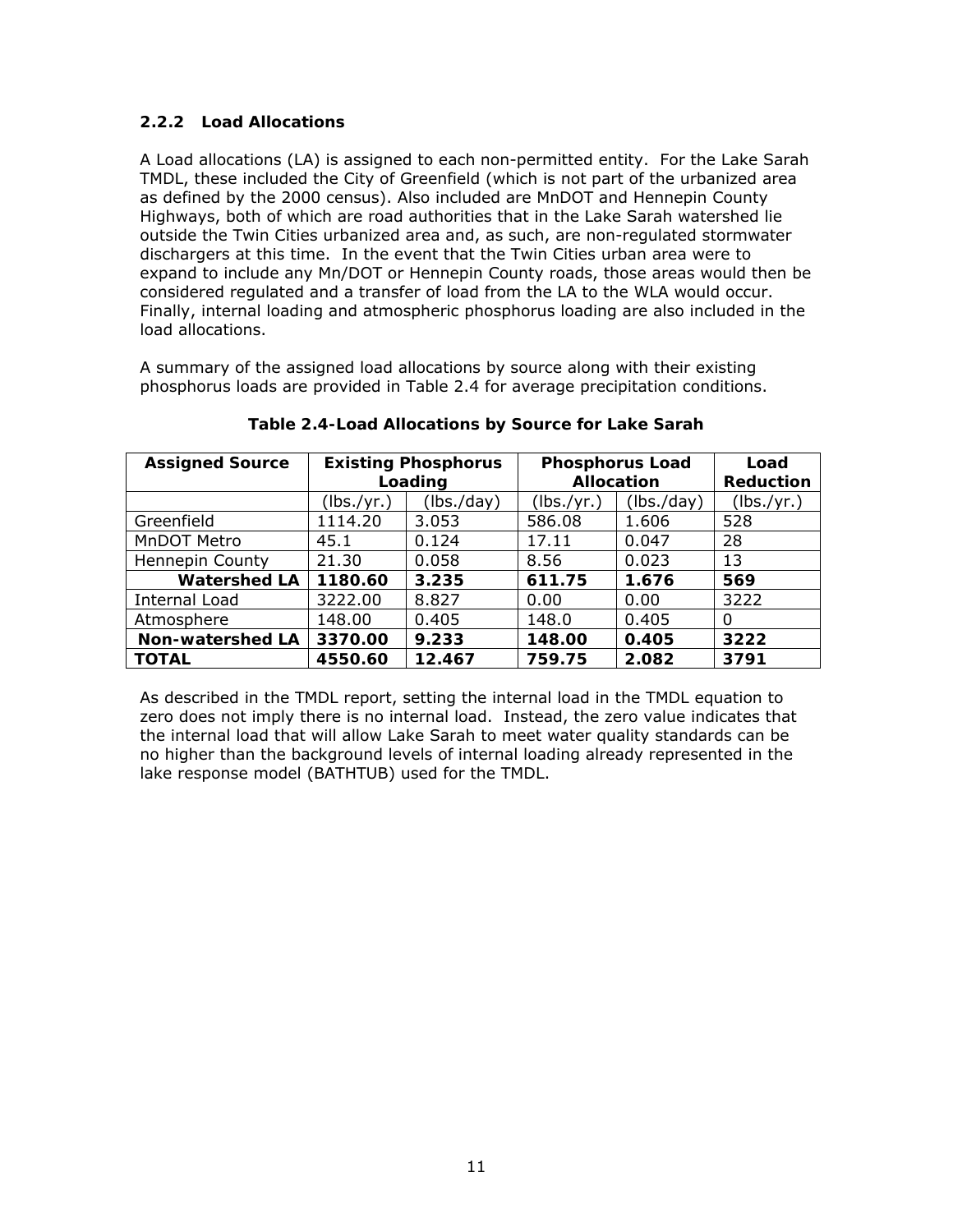# **3.0 Lake Sarah Implementation Plan**

The activities and Best Management Practices (BMPs) identified in this Implementation Plan are the result of a series of stakeholder meetings led by the Pioneer Sarah Creek Watershed Management Commission (PSCWMC). As described in Section 1, the stakeholder group met numerous times to discuss the TMDL requirements, TMDL results, and the quantification of watershed-derived and internal loads affecting the lake, as well as identify reasonably cost-effective BMPs to reduce those loads to the levels called for in the TMDL.

#### **3.1 RECOMMENDED PHOSPHORUS MANAGEMENT STRATEGIES**

This TMDL Implementation Plan focuses on reducing the movement of phosphorus from the watershed into Lake Sarah as well as working within the lake itself to reduce phosphorus recycling, decrease algal production as defined by chlorophyll a, and improve water clarity to meet the NCHF Ecoregion deep lake standard adopted by MPCA. Consistent with the philosophy of adaptive management outlined in the TMDL report, there will be an emphasis on assessing the impacts of the management actions and applying lessons learned to guide future actions toward achieving the goals for in-lake water quality.

#### **3.1.1 Watershed Load Reduction Strategies**

To achieve the Wasteload Allocation (WLA) and Load Allocation (LA) goals (as described in the TMDL Allocation section), a decrease in average annual watershed phosphorus loading of 1108 lbs must be achieved. As described in the Loading Capacity and SWAT modeling sections of the TMDL report, the majority of the phosphorus load from the watershed is delivered to the lake as a result of overland surface flow – primarily from spring snow-melt and early season precipitation. As a result, BMPs that focus on reducing surface runoff and/or erosion - especially during these seasonal time periods – should be pursued.

Based on input from the stakeholder group and communities, a lower cost approach emphasizing land treatment BMP's at numerous locations in the affected subwatersheds was preferable to a higher cost approach involving a few large, capital intensive treatment projects near the bottom of major watersheds. It was also recognized that taking the former approach might require more time – up to 10- 15 years – for full implementation. The preferred strategy for achieving the requisite reductions in the watershed load involves implementing a series of BMPs related to row crop agriculture, feedlot and manure management, and residential and commercial development, supplemented with restoration of stream, wetland and shoreline habitat. To facilitate flexibility during implementation, the total acreages available for implementation, relative cost, and removal efficiencies of different BMPs for each watershed community have been summarized (Appendix D of the TMDL report). Anticipated costs and phosphorus reductions are based on estimates from a range of sources (e.g., Devlin, et al. 2003; MSSC, 2008; Rehm, et al. 2002; Wortmann, et al. 2005). For further detail on BMP references see Appendix E in the TMDL report. Potential costs were calculated by multiplying the number of acres available for different BMPs by anticipated cost per acre estimates (estimates were rounded to the nearest \$10 increment).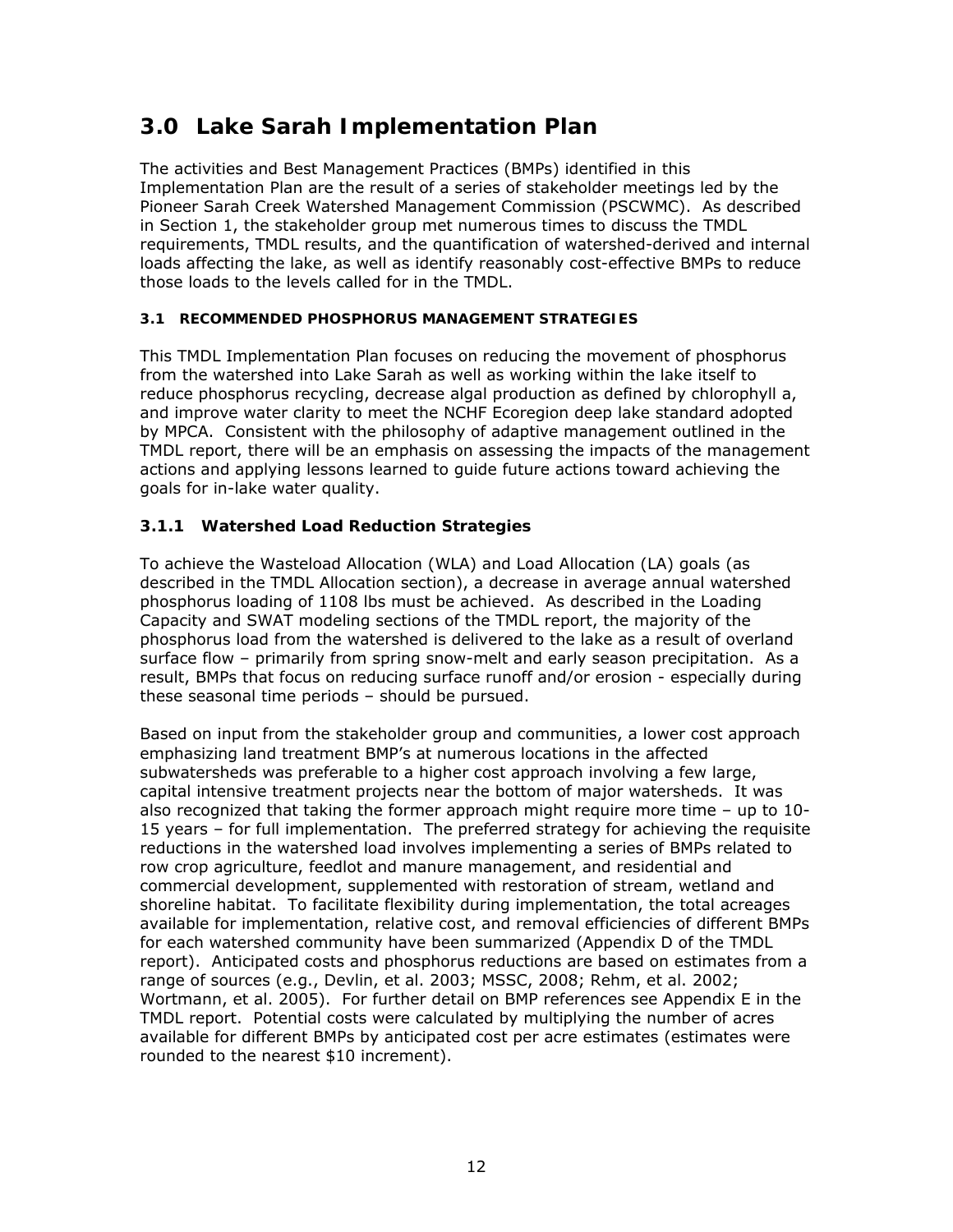The following will guide efforts to move ahead with implementing phosphorus load reduction actions for the Lake Sarah watershed. They are as follows:

- **The responsibility for meeting individual watershed load reductions assigned through the TMDL lies with the governmental unit assigned those load reductions**. This means the municipalities, MnDOT and Hennepin County are responsible for meeting the allocations as outlined in the following sections and summarized in Tables 2.3 and 2.4. Achieving consistent progress toward meeting assigned watershed load reductions for the regulated MS4's – Corcoran, Medina, Loretto, and Independence – will be enforced through the MS4 permit program.
- The interim goal is that each municipality will achieve at least 40% of the load reduction assigned it within 6 years after the official approval of this Implementation Plan by MPCA. If that goal is not achieved, the PSCWMC will amend its watershed plan to require such additional regulations as the PSCWMC deems necessary so that the entire load reduction targets from the watershed are achieved within 12 years of the date of approval of this plan.
- Once an estimated watershed load reduction of 50% is achieved, the PSCWMC should institute a watershed runoff monitoring effort for 1-2 years to help assess actual progress in reducing loads to the lake (see Section 3.2 - Monitoring). Those organizations having responsibility for achieving specific watershed load reductions are expected to use generally accepted load estimation tools to estimate the reduction associated with each additional BMP they employ and track the cumulative reduction so overall progress can be monitored by the PSCWMC.

The watershed load reduction recommendations described below are based on a combination of a cost-benefit comparisons and direction from local city councils, planning commissions, and stakeholders on which BMP's are most appropriate for their communities. Costs and associated pounds of phosphorus reduction are presented below assuming the identified BMPs will be applied everywhere that was identified as a potential location. Realistically, more detailed on-the-ground assessments will be needed as part of an early phase of implementation to identify which areas are most cost-effective for the application of a given BMP, whether the owner of the land is willing to cooperate in the installation of the BMP, etc. Since this step has not happened yet, the cumulative estimated load reduction in the following section is significantly greater than the load reduction required of each of the entities listed. This excess is intended to account for partial implementation of different BMP types, overlap of BMP effectiveness, and possible joint projects where adjacent communities share the benefits and costs of a project. BMPs described are intended for existing conditions and do not address changes in land use. However, stormwater management rules and policies of the Pioneer-Sarah Creek Watershed Management Commission as well as state and federal anti-degradation policies require mitigation to achieve, at a minimum, nondegradation when undeveloped land is converted to a developed land use.

A summary of phosphorus reduction strategies for each entity receiving an allocation is presented below.

Medina (Phosphorus load reduction of 249 lbs. P/yr needed to reach WLA) The most cost-effective options for phosphorus load reduction in the City of Medina are BMPs related to row crop management and instream/wetland restoration. Specific projects/activities recommended in Medina are: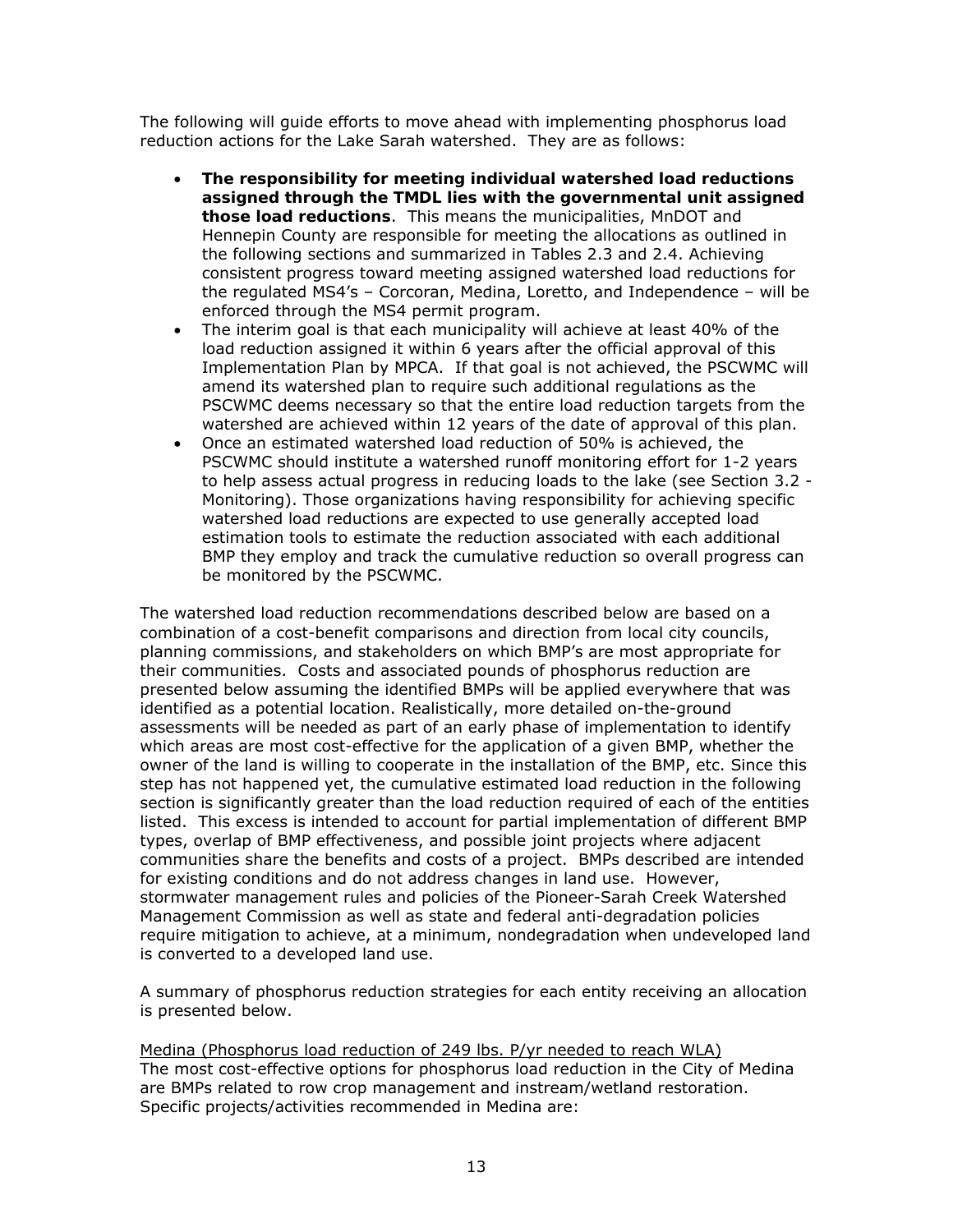- 1) nutrient management based on soil tests (up to 115 lbs P/yr; \$2,880);
- 2) edge-of-field filter strips (buffers; up to 172 lbs P/yr; \$8,600);
- 3) barnyard management\* (up to 31 lbs P/yr; \$35,000) *\*note: for details, see Appendix D in Lake Sarah TMDL Report*
- 4) instream/wetland restoration of channelized reaches (up to 100 lbs P/yr; \$260,000\*). *\*note: based on possible joint project between Medina and Loretto; projected phosphorus reduction and cost based on general project plan, split of benefits and costs are assumed and will be revised/updated as part of preliminary engineering/design.*

Total potential phosphorus removal resulting from BMP implementation in Medina is up to **418 lbs P/yr**.

Independence (Phosphorus load reduction of 143 lbs. P/yr needed to reach WLA) The most cost-effective options for phosphorus load reduction in the City of Independence are BMPs related to row crop management, feedlot and manure management and shoreline restoration. Specific projects/activities recommended in Independence are:

- 1) manure application guidance (up to 19 lbs P/yr; \$530);
- 2) nutrient management based on soil tests (up to 38 lbs P/yr; \$950);
- 3) edge-of-field filter strips (buffers; up to 38 lbs; \$1,890);
- 4) shoreline buffering (up to 25 lbs P/yr; \$2,900);
- 5) barnyard management\* (up to 76 lbs P/yr; \$45,000) *\*note: for details, see Appendix D in Lake Sarah TMDL Report*
- 6) urban raingarden installation (up to 64 lbs P/yr; \$1,162,500)

Total potential phosphorus removal resulting from BMP implementation in Independence is up to **260 lbs P/yr**.

Greenfield (Phosphorus load reduction of 528 lbs. P/yr needed to reach LA) The most cost-effective options for phosphorus load reduction in the City of Greenfield are BMPs related to row crop and feedlot/manure management. Specific projects/activities recommended in Greenfield are:

- 1) manure application guidance (up to 27 lbs P/yr; \$740);
- 2) nutrient management based on soil tests (up to 264 lbs P/yr; \$950/yr);
- 3) edge-of-field filter strips (buffers; up to 519 lbs; \$25,970);
- 4) barnyard management\* (up to 162 lbs P/yr; \$215,000) *\*note: for details, see Appendix D in Lake Sarah TMDL Report.*

Total potential phosphorus removal resulting from BMP implementation in Greenfield is up to **972 lbs P/yr**.

Corcoran (Phosphorus load reduction of 109 lbs. P/yr needed to reach WLA) The most cost-effective options for phosphorus load reduction in the City of Corcoran are BMPs related to row crop, feedlot/manure and commercial runoff management. Specific projects/activities recommended in Corcoran are:

- 1) nutrient management based on soil tests (up to 64 lbs P/yr; \$1,600/yr);
- 2) edge-of-field filter strips (buffers; up to 140 lbs; \$7,000);
- 3) barnyard management\* (up to 28 lbs P/yr; \$25,000) *\*note: for details, see Appendix D in Lake Sarah TMDL Report*
- 4) filtration of commercial runoff (up to 35 lbs P/yr; \$1,027,500)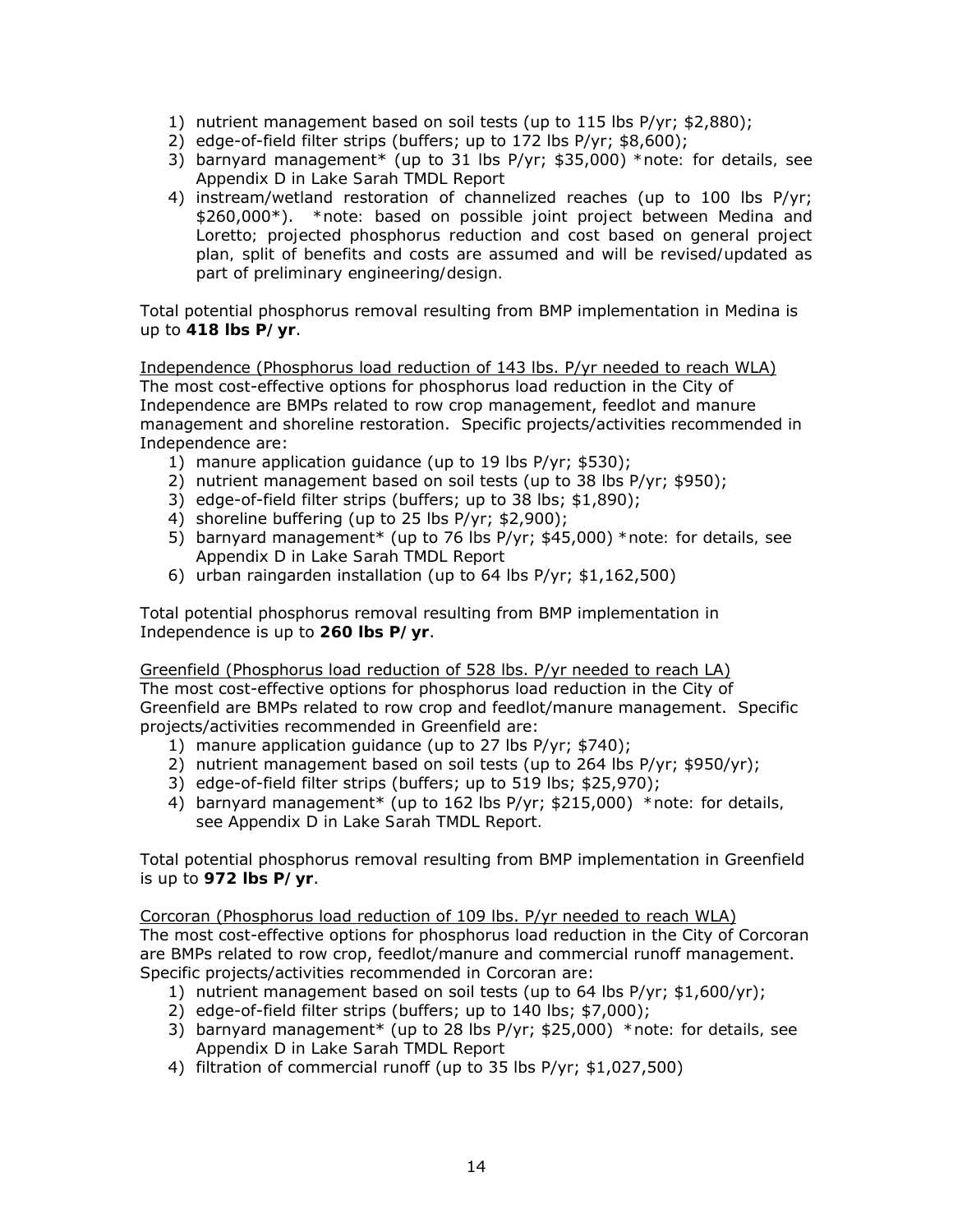Total potential phosphorus removal resulting from BMP implementation in Corcoran is up to **267 lbs P/yr**.

Loretto (Phosphorus load reduction of 37 lbs. P/yr needed to reach WLA) The most cost-effective options for phosphorus load reduction in the City of Loretto are BMPs related to urban and residential stormwater management and instream/wetland restoration. Specific, projects/activities recommended in Loretto are:

1) instream/wetland restoration of channelized reaches (up to 54 lbs P/yr; \$140,000\*) *\*note: based on possible joint project between Medina and Loretto; projected phosphorus reduction and cost based on general project plan, split of benefits and costs are assumed and will be revised/ updated as part of preliminary engineering/design.*

Total potential phosphorus removal resulting from BMP implementation in Loretto is **54 lbs P/yr**.

Minnesota Department of Transportation (Mn/DOT) (Phosphorus load reduction of 28 lbs. P/yr needed to reach LA)

The most cost-effective options for phosphorus load reduction by Mn/DOT are the implementation of stormwater BMPs during roadway construction or reconstruction projects.

Hennepin County (Phosphorus load reduction of 13 lbs. P/yr needed to reach LA) The most cost-effective options for phosphorus load reduction by Hennepin County is the implementation of stormwater BMPs during roadway development/redevelopment projects and/or cost-sharing with local municipalities during BMP implementation.

**Additional Direction from Current Commission**. The current members of the PSCWMC have offered adjustments and refinements to the implementation strategy developed by the stakeholder committee and the PSCWMC prior to January 1, 2011. They are summarized below:

- 1. The Commission strongly encourages MnDOT to achieve its load reduction. Further, it encourages MnDOT to cooperate in evaluating the restoration of wetlands that lie within the Highway 55 transportation corridor in the Dance Hall Creek subwatershed as a regional treatment option that could achieve load reductions in excess of that assigned MnDOT under this TMDL.
- 2. A more detailed evaluation of the efficacy of constructing one or more regional pond/wetland treatment systems in the Dance Hall Creek subwatershed should be pursued. While this option may not be as costeffective as small scale land treatments at numerous sites in the watershed, it may be an easier load reduction measure to implement in a timely manner. Land treatments may still be pursued as a means of reducing the maintenance frequency for any regional treatment facility.
- 3. Alternative waste load reduction approaches for the City of Loretto should be developed in case the proposed joint pond project with the City of Medina is not viable. These alternative approaches could include one or more of the following:
	- a. Retrofitting of large areas of impervious surface, such as areas within the industrial parks, with stormwater infiltration or filtration features.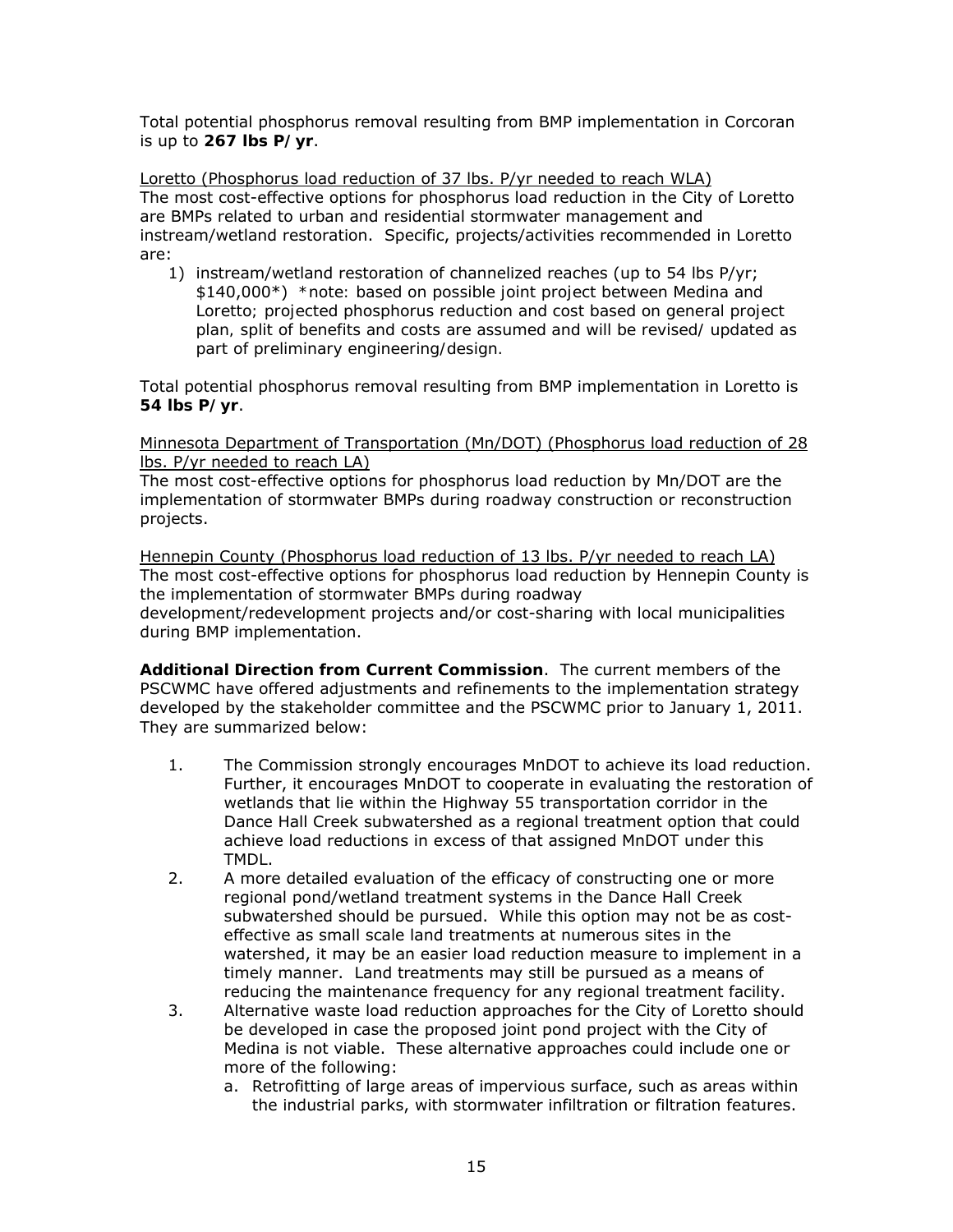- b. Cleanout/deepening/expansion of the existing detention basin northwest of the industrial park to enhance its pollutant removal performance.
- c. Re-routing a portion of Loretto Creek flows into the existing detention basin, especially if the pond performance is enhanced with physical modifications and more of the treatment of runoff from the large industrial area is handled with retro-fitted on-site infiltration/filtration features.

Should it become necessary to consider options like those above in lieu of the pond project, this Implementation Plan can be modified after a preliminary assessment is conducted to develop planning level cost and effectiveness information for those options.

- 4. Shoreline buffers and infiltration/filtration features should be added to the suite of treatment practices that could be applied in Greenfield. Shoreline buffers should be targeted at lakeshore properties in Greenfield, whereas infiltration/filtration practices are appropriate for developed areas with significant impervious coverage anywhere in the watershed.
- 5. Future improvements in the management of manure from livestock operations in the watershed as well as declines in the number of livestock units can both result in phosphorus load reductions to Lake Sarah. The Commission will give consideration to the conditions under which these changes can count toward meeting the load and waste load reduction objectives in the TMDL. This could include the adoption and enforcement of manure management standards that would apply to existing, new, and expanded livestock operations in the watershed to assure that the decrease in loading is not just due to a temporary condition.
- 6. Education on sound stormwater management practices will be encouraged throughout the watershed, especially for residential properties. Education efforts should focus on:
	- a. Use of no-phosphorus fertilizers for lawns unless soil tests show phosphorus is needed.
	- b. Keeping vegetative debris off streets.
	- c. Small scale practices such as rainwater gardens to infiltrate water from hard surfaces or maintained areas.
	- d. Installing buffers to stabilize shorelines and filter overland runoff.
	- e. Dis-connection of impervious areas to replacement of existing impervious areas with pervious surfaces.
	- f. Native landscaping.
	- g. Pet waste control.
	- h. Wise use of lawn chemicals.
	- i. Maintaining a healthy lawn that keeps soil in place and minimizes runoff.

**Next Steps**. The types of watershed BMPs recommended in this Implementation Plan have been chosen in part for their cost-effectiveness. However, the level of detail of analysis conducted is not sufficient to identify specific parcels of land nor specific projects that represent the most cost-effective individual sites for BMP installation to reduce loads to Lake Sarah. An effort to identify and screen potential sites will be needed as a follow-up activity to this plan, including on-the-ground field investigations to identify the highest priority areas for improvement, development of site-specific remedies, and development of project-specific benefits and costs. Estimating project specific benefits can utilize tools such as MinnFARM (to help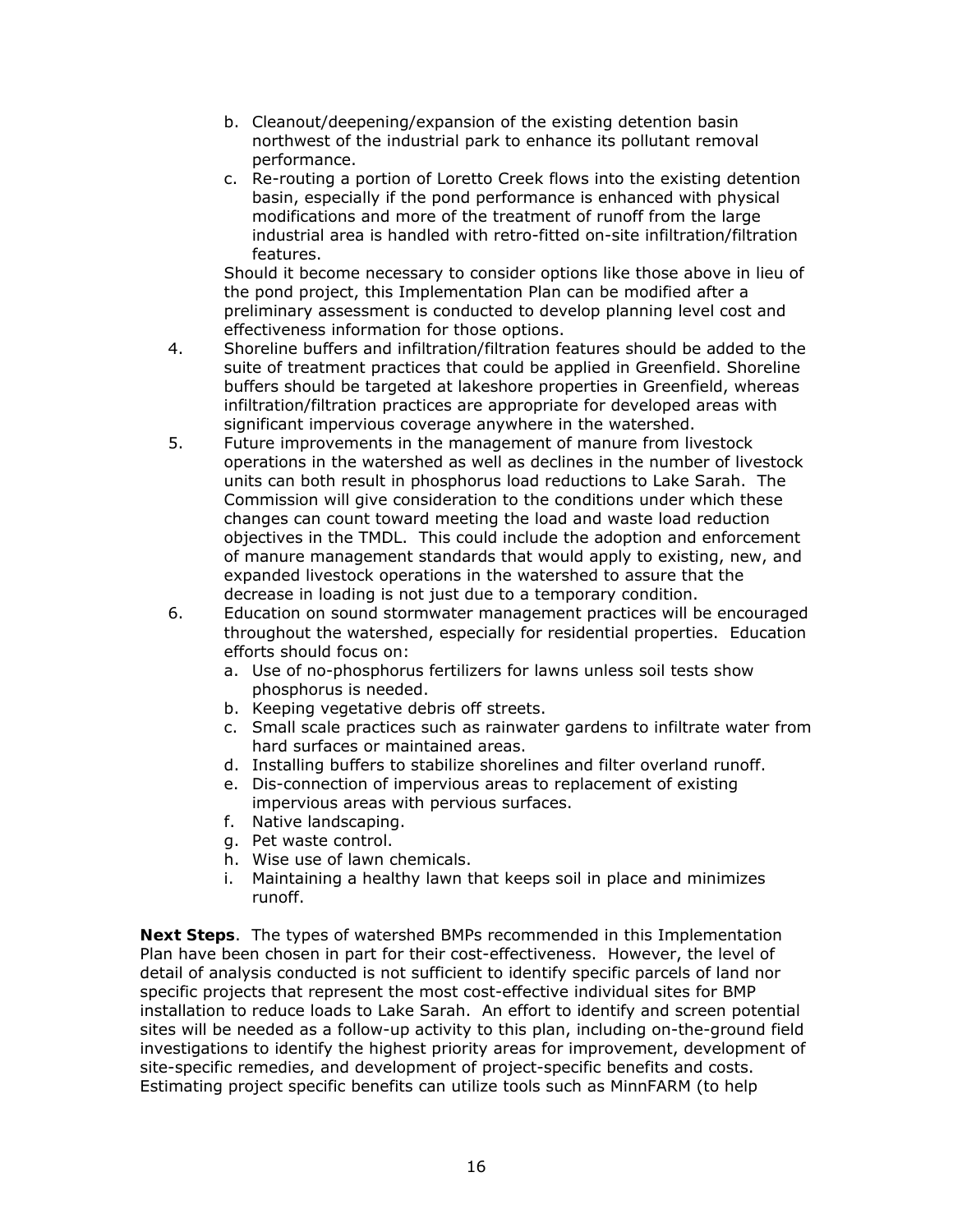prioritize livestock feedlot problems) and soil loss and pollutant reduction worksheets from the Board of Water and Soil Resources (BWSR).

To aid in identifying high priority areas in the watershed on which to focus initial efforts, Figure 2.1 has been prepared to show potential "hotspots" in the watershed that represent the highest potential to generate phosphorus loads affecting the lake. The map is the result of an analysis which overlays soils data, slope, and land cover/land use to show the parts of the watershed most likely to generate disproportionately high source loads. This can serve as a starting point to focus field-scale review efforts to identify actual "hotspots" on the ground.



#### **Figure 2.1 - Desk-top Watershed "Hotspot" Analysis for Potential Phosphorus Loading**

To achieve the most direct benefit to the lake, highest priority should be given to projects for those "hotspot" areas that drain directly to the lake or that are immediately adjacent to (and drain to) perennial or intermittent tributaries to the lake. High loads entering a tributary stream far from the lake but that discharges to the lake without passing through any intervening wetland or pond can have as significant an impact as a problem area that is right on the lake shore. It bears repeating that there is no substitute for on-the-ground knowledge of the watershed in identifying cost-effective projects. This requires expertise in being able to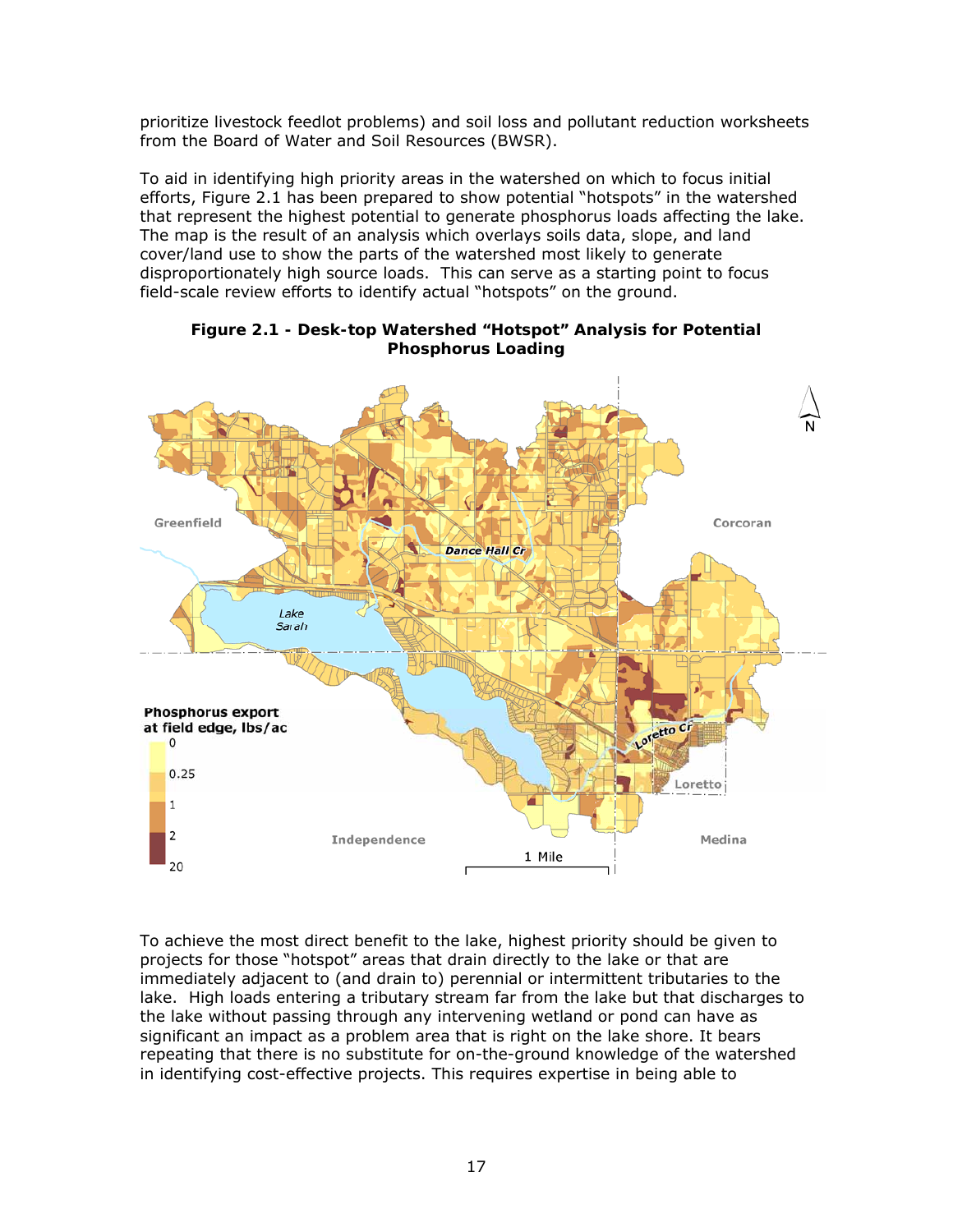recognize a problem area or management practice, and the willingness and ability to work cooperatively with the parcel owner to resolve the problem.

The immediate next steps for initiating watershed load reduction activities are as follows:

- 1. Complete a detailed assessment of specific opportunities for small scale land treatment practices to achieve phosphorus load reduction. This should include on-the-ground field investigations to identify the highest priority areas for improvement, development of site-specific remedies, a determination of the willingness of the affected landowner(s) to cooperate in a remediation project, and development of project-specific benefits and costs. The PSCWMC will initiate this effort and the cost of the initial screening effort is expected to be up to \$15,000. The effort will be started no later than 2013.
- 2. Complete a feasibility study to evaluate alternatives for constructing regional treatment facilities to reduce loadings from the Dance Hall Creek subwatershed. Again, the PSCWMC will lead this initial effort and the cost of the initial screening effort is expected to be up to \$20,000. The effort will be started no later than 2013.

The results of the above assessments will be used to inform capital improvement planning and implementation for both the PSCWMC and the affected cities in meeting the watershed load reduction objectives in the TMDL.

#### **3.1.2 Internal Load Reduction Strategies**

The majority of the internal phosphorus load is considered anthropogenic from years of input from watershed loading. Implementation measures to reduce anthropogenic watershed loading will ultimately reduce the rate of accumulation of phosphorus in lake sediments that causes internal loading. Despite the required reductions in watershed load, additional management efforts will have to be implemented to control internal loading from enriched sediments presently in the lake in order to achieve in-lake water quality goals. Internal load reduction will be achieved through the implementation of a curlyleaf pondweed control program and/or in-lake phosphorus sequestration/removal. Effective control of internal loading will require the removal/sequestration of 3222 lbs P/year.

#### Curlyleaf Pondweed Control

As described in the introduction, curlyleaf pondweed is present in much of the approximately 373 acre littoral zone of Lake Sarah. Senescence of these plants are estimated to contribute load of approximately 914 pounds of phosphorus per year. There are two principle approaches that could be used to try to control curly-leaf pondweed. These are harvesting and early season, low dose aquatic herbicide treatments. Harvesting activities would likely need to be carried out on the lake almost every year and are estimated to cost approximately \$52,500/year. Harvesting is likely to have low effectiveness in limiting turion (seed) production and in reducing phosphorus loading from senescing curlyleaf pondweed due to inherent limitations of the equipment on the depths and areas that can be harvested in a timely fashion. For example, harvesters are generally not used in water shallower than 2-3 feet and they can usually cut the plant off at a depth no greater than 5-6 feet. In addition, underwater obstructions such as rocks and woody debris can cause damage to harvesters so these areas are generally avoided. Finally, harvesting rates for a single machine in relatively heavy plant cover rarely exceed 1-2 acres per day,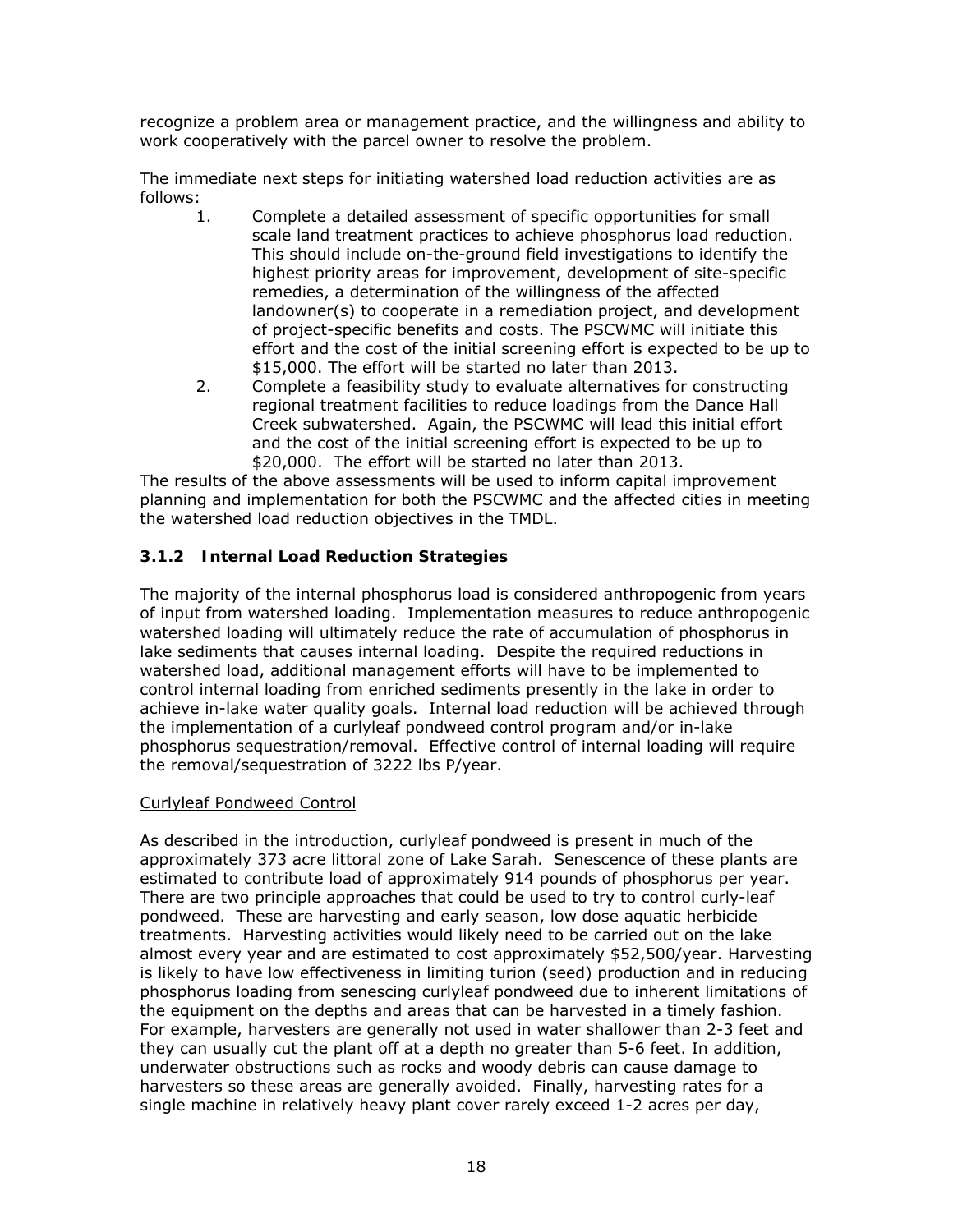meaning that the plants cannot usually be cost-effectively cut and hauled out during the relatively short period between the time they are large enough to cut effectively and the time they the release their turions (seeds) for succeeding years growth.

Herbicide treatments would likely need to be carried out on the lake for at least five consecutive years over most of the littoral area. The low dose, early season herbicide application over a multi-year period has a much greater potential for effective control of turion production, limiting phosphorus loading from curlyleaf pondweed, and enhancing the native aquatic plant community in the lake. This is because the entire littoral zone of Lake Sarah could probably be treated in under a week. Further, the herbicides would kill the curlyleaf pondweed well before viable turions would be released. Finally, the treatments would be timed to kill the plants when natives are still dormant and therefore generally not susceptible to the effects of the herbicide. Estimated costs are based on initial herbicide applications on over 300 acres of the littoral area for the first two years, 150 acres for the third year, and 75 acres each for the fourth and fifth year. Costs for a 5-year herbicide control program would total approximately \$250,000 assuming a contractor is hired to apply the herbicide. Note that cost could vary based on the efficacy of treatment from year to year.

A 5-year program of low dose, early season herbicide treatments for those areas of the littoral zone supporting curlyleaf pondweed growth is recommended as the preferred alternative because the probability of achieving curlyleaf pondweed control is much higher using this method than using harvesting. Prior to any whole-lake manipulation, the Lake Sarah Lake Vegetation Management Plan (LVMP) must be completed and approved by the Minnesota Department of Natural Resources and permits will need to be obtained. The control program for curlyleaf pondweed could be started anytime the resources to support a sustained effort over five consecutive years are available. Periodic spot treatments are likely to be needed even after the initial five-year control effort, but these should be relatively low-cost (perhaps \$500- \$1000 every other year). This plan assumes the initial control effort is expected to start in 2012 or 2013, though a later start would not be a problem as long as curlyleaf pondweed abundance is reduced to non-nuisance levels in the lake by the time the in-lake phosphorus sequestration is executed.

**Responsible Parties:** The PSCWMC will lead the effort to implement this element, with the Lake Sarah Improvement Association (LSIA) providing coordinating services with lakeshore owners as well as financial support. TRPD will support the effort by providing technical guidance, conducting plant surveys to track progress, and covering a share of the cost commensurate with the percentage of the total shoreline that it owns on Lake Sarah (approximately 15% currently) and TRPD cost-sharing policy. The PSCWMC will pay up to 25% of the cost of the project and work with the LSIA, TRPD, and the affected municipalities to secure grants and other funding.

#### In-lake Phosphorus Sequestration

In addition to aquatic vegetation management, sediment release of nutrients during periods of anoxia may need to be addressed. The recommended method of reducing internal loading is through a one time, "batch" alum treatment to a portion of the lake. The appropriate dose of alum and cost of the alum treatment for Lake Sarah should be based on the chemistry of lake sediment cores taken in perhaps 5-10 locations of the lake. This work will cost approximately \$10,000. While accurate costs of an alum treatment for Lake Sarah cannot be developed until this is done, the typical costs of alum treatment projects in similar lakes range between \$700/acre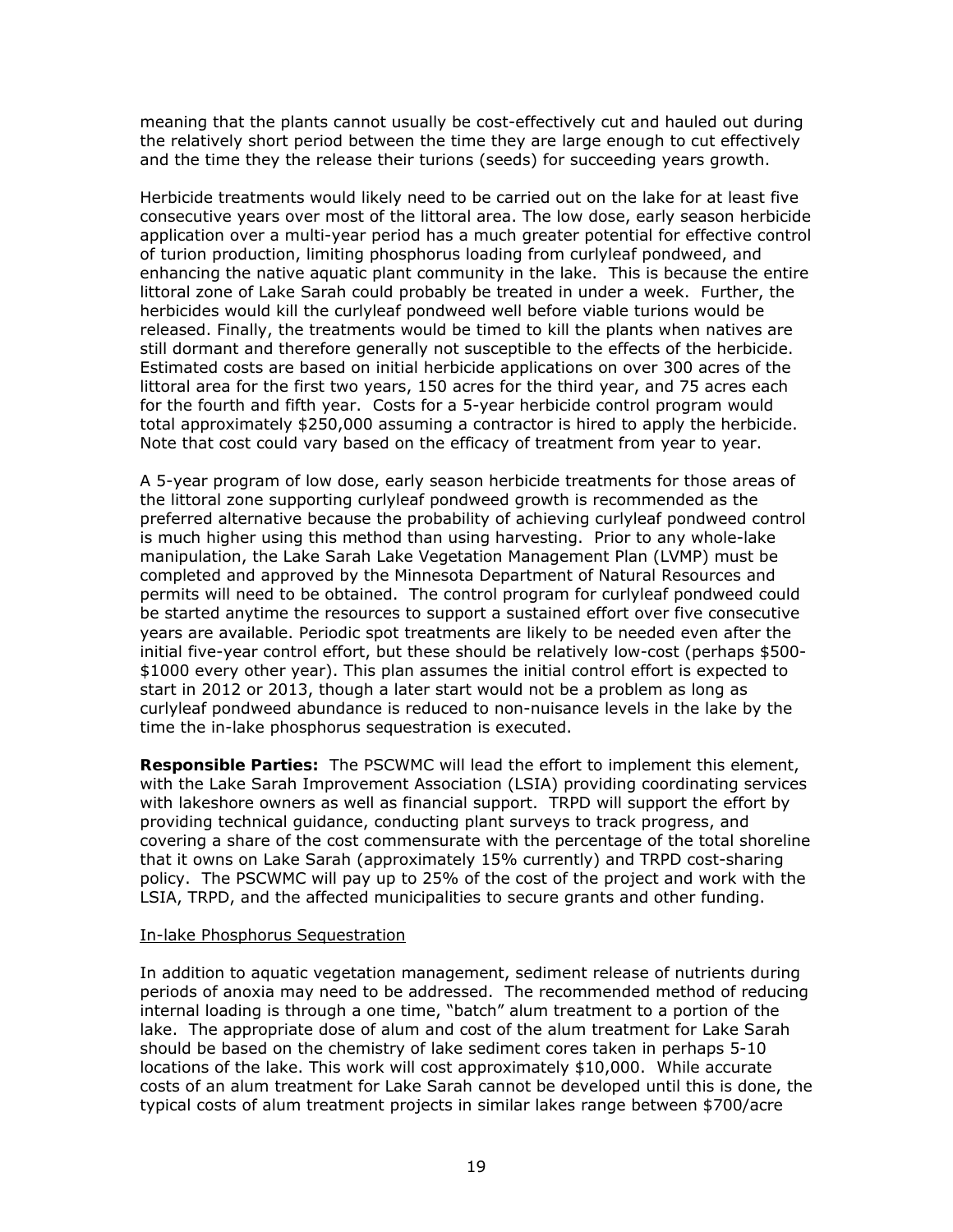and \$1900/acre of lake area. For the purposes of this plan, the preliminary estimate to treat the deep area of the lake (about 180 acres) plus the deep half of the littoral area of the lake (about 190 acres) with alum is \$481,000 based on a per acre cost at the mid-point of the range presented above (\$1,300/ac.). In-lake phosphorus control is not being proposed as a recurring management activity, but rather as a "one-time" management tool to complement watershed and aquatic plant management efforts. A treatment to sequester phosphorus in the lake would be completed toward the end of the implementation schedule (likely during or after Year 10) once curlyleaf pondweed and watershed source controls have been largely completed. Achieving substantial completion of the watershed load reduction and curly pondweed control efforts prior to the alum treatment will be important in maximizing the effectiveness and longevity of the alum treatment. Permits will need to be obtained in order to implement the alum treatment.

**Responsible Parties:** The PSCWMC will lead the effort to implement this element, including developing a cost-sharing arrangement between the various parties, working with LSIA, TRPD, the affected municipalities, and others to secure financial assistance to execute the treatment, and arranging to secure a contractor to do the work. TRPD will provide a share of the cost of the treatment commensurate with the percentage of the total shoreline that it owns on Lake Sarah (approximately 15% currently) and consistent with its cost-share policy. TRPD will also provide technical guidance for the project, including assisting the PSCWMC in the determination of the appropriate alum dose.

#### **3.2 MONITORING PLAN**

To ensure effectiveness and efficiency of TMDL implementation, ongoing monitoring will be conducted. Monitoring will assess BMP implementation, in-lake condition, watershed loading and aquatic plant community composition.

BMP implementation monitoring will be conducted by the Pioneer-Sarah Creek Watershed Commission (PSCWC). Each year, member communities will submit a summary of BMP projects and the anticipated phosphorus load reductions to the PSCWC. For permitted MS4 communities, it is anticipated that this would be done in conjunction with reporting requirements under the new MS4 General Permit for 2011-2015. For non-MS4 communities (City of Greenfield), a separate summary will need to be prepared. BMPs will be cataloged to monitor progress toward the individual wasteload and load reduction goals.

In-lake monitoring will be conducted annually following completion of the TMDL. Samples will be collected biweekly (April thru October) following previously described protocols for eutrophic lake assessment by the MPCA. Lake monitoring will continue to be cooperatively implemented by the PSCWC and Three Rivers Park District. The estimated cost for this work is \$3,500-\$5,500/year, with the PSCWMC splitting this cost with TRPD.

Five years after approval of the TMDL, a detailed watershed load monitoring study should be conducted to quantify the relative load reduction associated with various BMPs. Watershed monitoring will be conducted at the current TMDL monitoring sites following protocols described by Walker (1996). Follow-up monitoring will be conducted for a one to two year period (depending on precipitation patterns), every five years until wasteload reduction goals have been achieved. Watershed load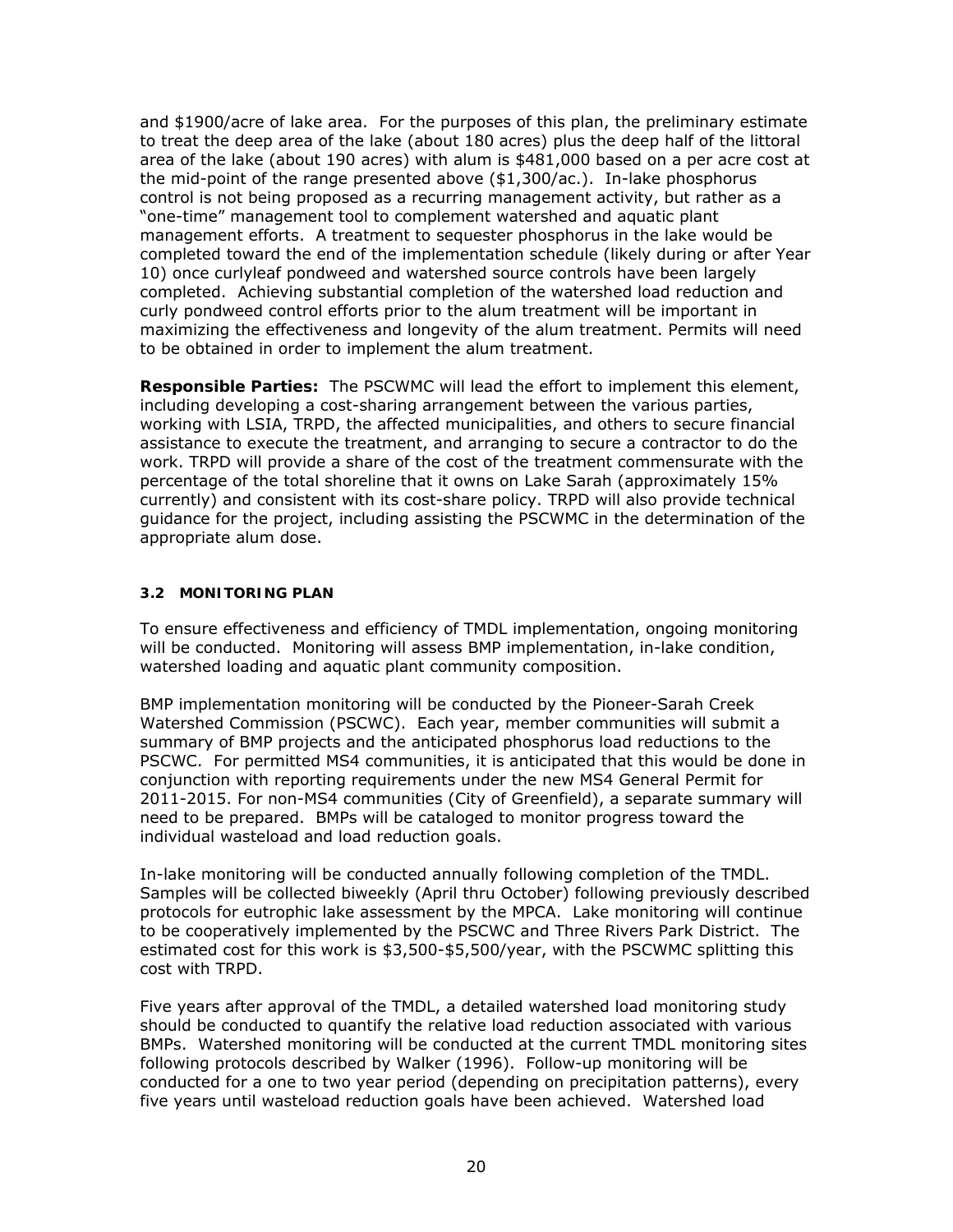monitoring should be structured to assess BMP effectiveness at a watershed scale (where applicable) to validate the predicted phosphorus removal efficiencies and facilitate an adaptive approach to the design/implementation of future BMPs. *\*Future watershed load monitoring efforts should include assessments of early season runoff associated with snow melt and early season rain events (particularly during seasons where rain-on-snow events are possible). Preliminary data suggests that early season runoff may be an important phosphorus source to the lake that is currently underrepresented in the model (see the modeling uncertainty section of the Lake Sarah TMDL for further discussion). Again, this monitoring could be carried out through a cooperative arrangement between PSCWMC and Three Rivers Park District. The estimated costs for this work range from \$8,000-\$10,000 per year assuming two monitoring stations and depending on the number of events sampled.* 

Sediment phosphorus levels should be assessed to refine the dosage and costeffectiveness of an alum treatment to reduce internal phosphorus release and recycling from enriched lake sediments. This can be done anytime in the implementation period, but it is recommended that it be done within 1-2 years of when an alum treatment will be carried out in order to use the information to develop an appropriate dose. Sediment phosphorus monitoring will be conducted following the protocol outlined by Pettersson et al. (1988) or an equivalent methodology. The estimated cost for this work is \$10,000.

Aquatic macrophyte monitoring should be conducted at least every three years to assess the natural variability of the aquatic plant community and provide current information to support a Lake Vegetation Management Plan (DNR currently requires that the plan be based on an aquatic plant survey that is no more than 3 years old). Monitoring should be conducted throughout the littoral zone using a point intercept survey (e.g., Madsen, 1999). During execution of curlyleaf pondweed control efforts, monitoring should be conducted at least annually in early spring to identify specific areas in the lake that should be treated that year. Vegetation monitoring will continue to be cooperatively implemented by PSCWC and Three Rivers Park District. The estimated cost for this work is  $$800 - $1,600$  per year, depending on whether one or two surveys are completed that year.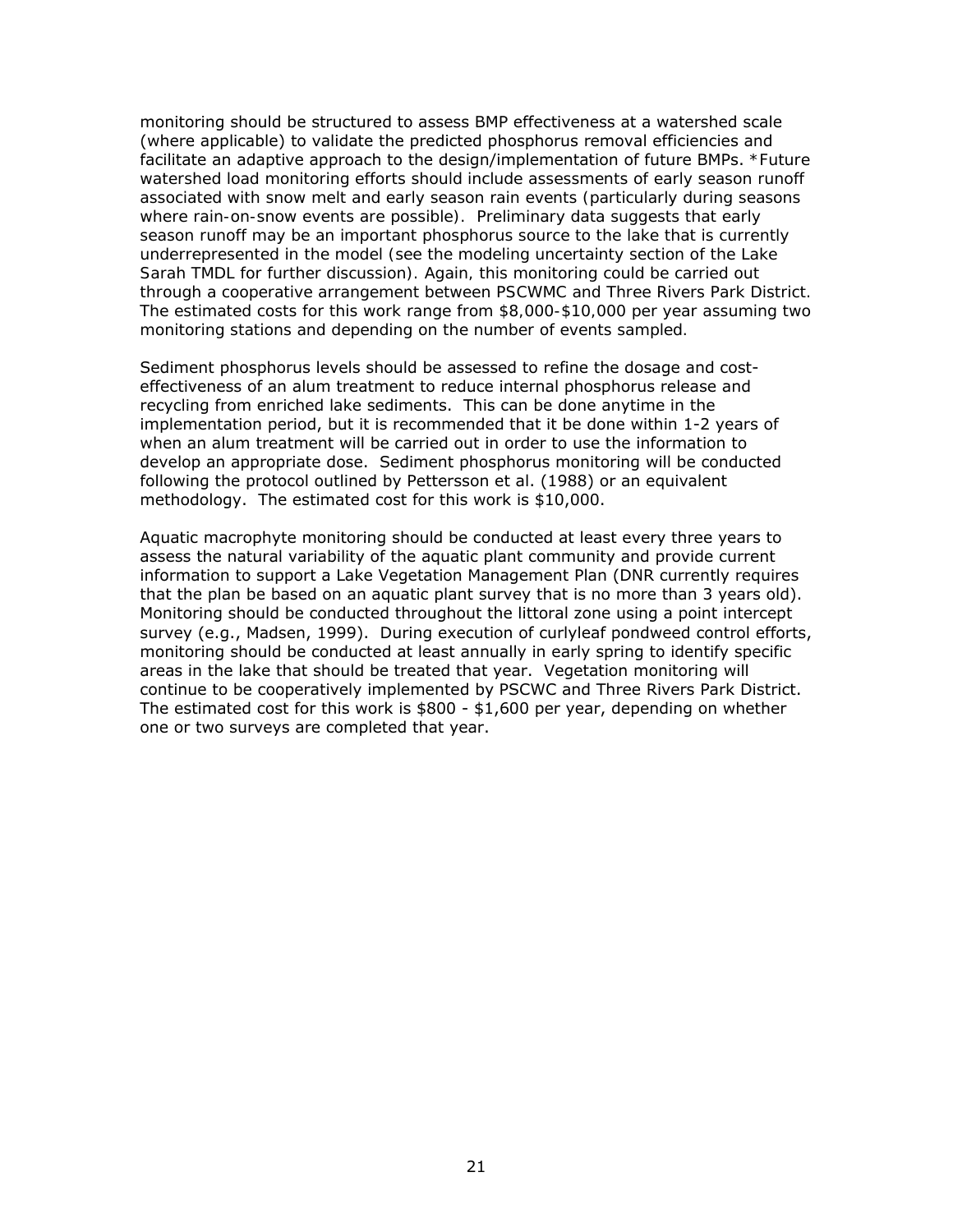# **4.0 Adaptive Management**

The load allocations in the TMDL represent aggressive goals for nutrient reductions. Consequently, implementation will be conducted using adaptive management principles. Adaptive management is an iterative approach of implementation, evaluation, and course correction (see Figure 4.1). It is appropriate here because it is difficult to predict the lake response to the load reductions expected. Future conditions and technological advances may alter the specific course of actions detailed in this plan. Continued lake water quality monitoring and course corrections responding to monitoring results offer the best opportunity for meeting the water quality goals established in the TMDL.





The PSCWMC will reconvene the Stakeholder Committee near the beginning of the fifth year of the initial five-year implementation period to review the monitoring data and evaluate project progress as well as determine if this Implementation Plan should be amended. The PSCWMC will act as the lead entity in this effort. If the Implementation Plan is amended, those changes will be reflected in the next fiveyear NPDES Phase II MS4 permit for the affected communities.